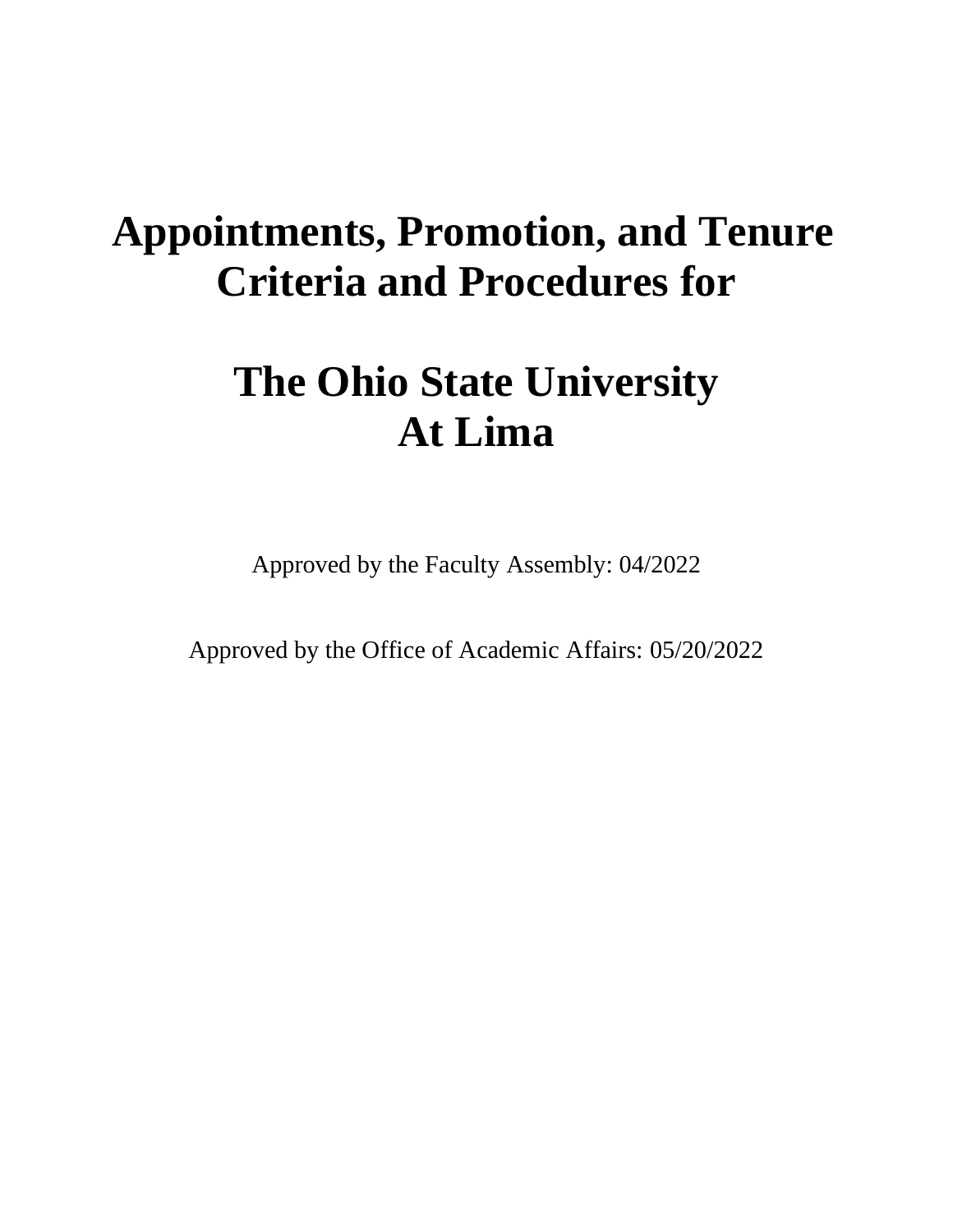## **Table of Contents**

| $\overline{1}$          |                                                                                                     |  |
|-------------------------|-----------------------------------------------------------------------------------------------------|--|
| $\overline{2}$          |                                                                                                     |  |
| $\overline{3}$          |                                                                                                     |  |
|                         | 3.1                                                                                                 |  |
|                         | 3.1.1                                                                                               |  |
|                         | 3.1.2                                                                                               |  |
|                         | 3.2                                                                                                 |  |
|                         | 3.2.1                                                                                               |  |
|                         |                                                                                                     |  |
| $\overline{\mathbf{4}}$ |                                                                                                     |  |
|                         | 4.1                                                                                                 |  |
|                         | 4.1.1                                                                                               |  |
|                         | 4.1.2                                                                                               |  |
|                         | 4.1.3                                                                                               |  |
|                         | 4.1.4                                                                                               |  |
|                         | 4.1.5                                                                                               |  |
|                         | 4.1.6                                                                                               |  |
| 5                       |                                                                                                     |  |
|                         | 5.1                                                                                                 |  |
|                         |                                                                                                     |  |
|                         | 5.1.2                                                                                               |  |
|                         | 5.1.3                                                                                               |  |
|                         | 5.2                                                                                                 |  |
|                         | 5.2.1 Responsibilities of the P&T Committee, and Description of Review Process  15                  |  |
|                         | 5.2.2                                                                                               |  |
|                         | 5.2.3                                                                                               |  |
| 6                       |                                                                                                     |  |
| 7                       |                                                                                                     |  |
| 8                       | <b>Appendix: American Association of University Professors Statement on Professional Ethics. 19</b> |  |
|                         | 8.1                                                                                                 |  |
|                         | 8.2                                                                                                 |  |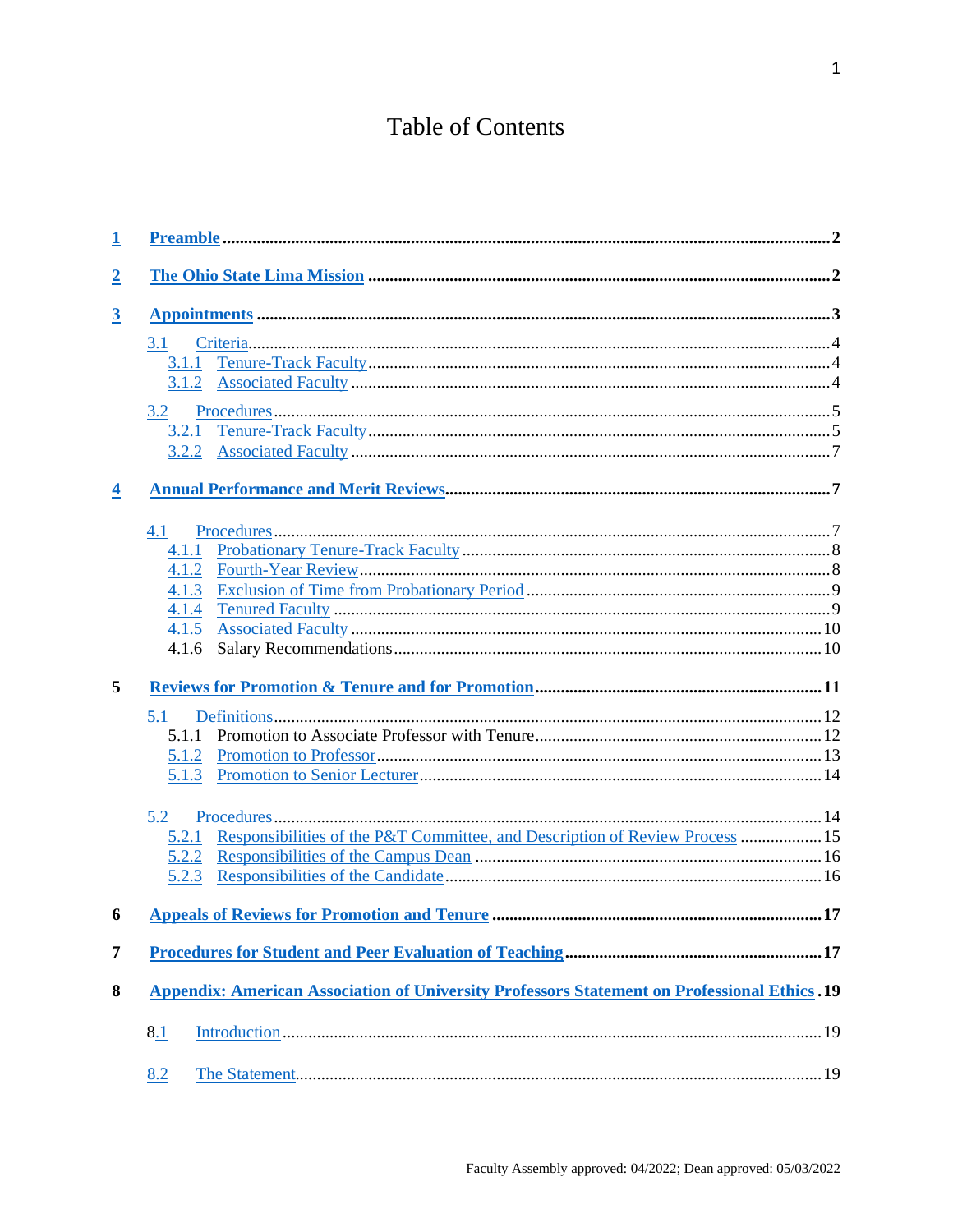#### <span id="page-2-0"></span>**1 Preamble**

This document is a supplement to Chapters 6 and 7 of the [University Faculty Rules;](https://trustees.osu.edu/bylaws-and-rules/university-faculty-rules) the annually updated procedural guidelines for promotion and tenure reviews in Volume 3 of the Office of Academic Affairs (OAA) [Policies and Procedures Handbook;](http://oaa.osu.edu/policies-and-procedures-handbook) the governance documents of tenure-initiating units (TIUs); and other policies and procedures of the university to which the Lima campus and its faculty are subject.

Should those rules and policies change, the Lima campus will follow the new rules and policies until such time as it can update this document to reflect the changes. In addition, this document must be reviewed, and either reaffirmed or revised, at least every five years on the appointment or reappointment of the campus Dean and Director (henceforth "the Dean" or "the campus Dean").

The Dean of the Lima campus and the Office of Academic Affairs must approve this document before it may be implemented. It sets forth the campus's mission and, in the context of that mission and the mission of the university, the campus's criteria and procedures for faculty appointments and faculty promotion, tenure, renewal, and rewards, including salary increases. In approving this document, the campus Dean and the Office of Academic Affairs accept the mission and criteria of the campus and delegate to it the responsibility to apply high standards in evaluating current faculty and candidates for faculty positions in relation to the campus's mission and criteria.

The faculty and the administration are bound by the principles articulated in University Faculty Rule [3335-6-01.](http://trustees.osu.edu/university-faculty-rules/3335-6) In particular, all faculty members accept the responsibility to participate fully and knowledgeably in review processes; to exercise the standards established in University Faculty Rule [3335-6-02](http://trustees.osu.edu/university-faculty-rules/3335-6) and other standards specific to this campus and relevant TIUs; and to make negative recommendations when these are warranted in order to maintain and improve the quality of the faculty.

#### <span id="page-2-1"></span>**2 The Ohio State Lima Mission**

The Ohio State University at Lima builds the future of western Ohio by developing leaders and providing access to the resources and strength of the state's top university. Students are able to interact closely with faculty, both in and outside of the classroom, in order to pursue intellectual growth and prepare themselves for the future. We mobilize the resources of The Ohio State University for the benefit of the communities we serve.

The Ohio State University at Lima is guided by several operating principles and core values, including the following:

> **Ohio State Quality:** All courses and curricula offered on the Lima campus maintain the same content and academic quality as those offered on the Columbus campus. All tenure track faculty hold the highest degree awarded by their profession, and all non-tenure track faculty hold at least a master's degree or its equivalent. Tenure track faculty are members of their OSU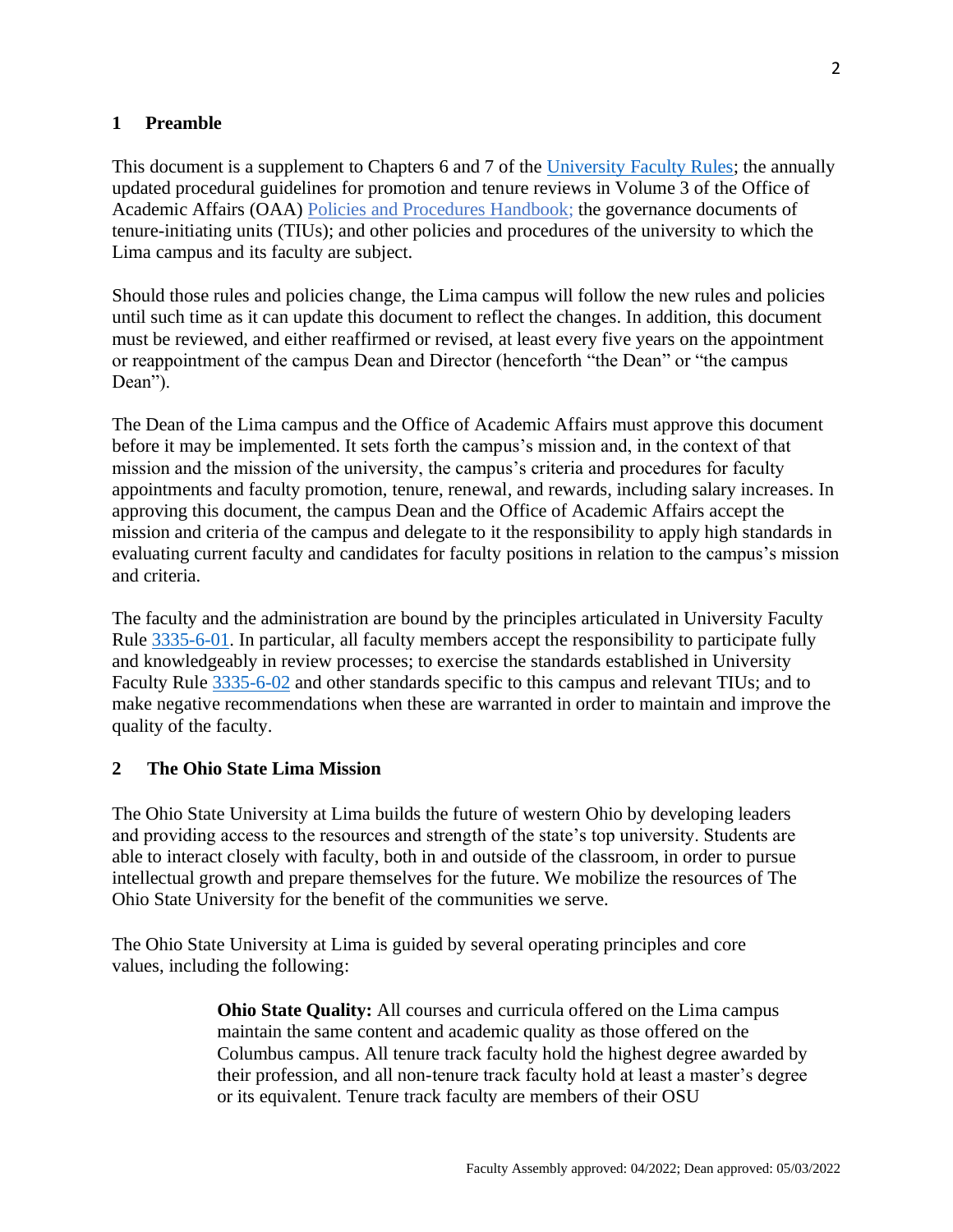departments/schools and meet departmental/school criteria for promotion and tenure. Such faculty remain current in their professions by engaging in active scholarship and creative activity. Associated faculty meet the criteria for contract renewal through excellence in teaching.

**Student-Friendly:** Excellence in teaching is the standard on the Lima campus, and all faculty strive to achieve continuous improvement in working with students. Class size is kept relatively small, averaging 20-25 students per class. Faculty members help students learn both inside and outside of the classroom. Highly professional staff members support student learning in many ways such as maintaining facilities, advising students, tutoring, and providing administrative services.

**Broad and Open Access:** The Lima campus maintains Ohio State's Land Grant mission of making higher education accessible to all students. As such, we follow an open admission policy. The campus strongly values diversity and strives to engage the larger community in all its variety. Scholarships and other financial aid help many students surmount financial obstacles, and the campus's academic support services help students achieve academic success.

**Community Involvement:** The campus strives to create meaningful partnerships with the community, focusing especially on workforce and economic development, the arts and culture, and support for area schools. Many faculty and staff contribute time, money, and expertise for the good of the community. At the same time, community leaders help the campus assess community needs, and the community has contributed generously to campus campaigns. A community Board helps advise the campus Dean.

**Values:** Shared values are the commitments made by those on the Lima campus regarding how work will be conducted. Our values include excellence, collaboration, openness and trust, efficiency in our work, diversity in people and ideas, empathy and compassion, change and innovation, integrity & personal accountability. The Lima campus operates on the premise that all faculty and staff have unique talents that contribute to the pursuit of excellence. In addition to professional accomplishments, collegiality, civility and mutual respect are strongly held values (The attached AAUP statement [Appendix] on professional ethics serves as a good summary of the professional ethical responsibilities of faculty members.). The Lima campus supports diverse beliefs and the free exchange of ideas and opinion and expects that faculty, staff, and students promote these values and apply them in a professional manner in all academic endeavors and interactions within and representing The Ohio State University at Lima.

#### <span id="page-3-1"></span><span id="page-3-0"></span>**3 Appointments**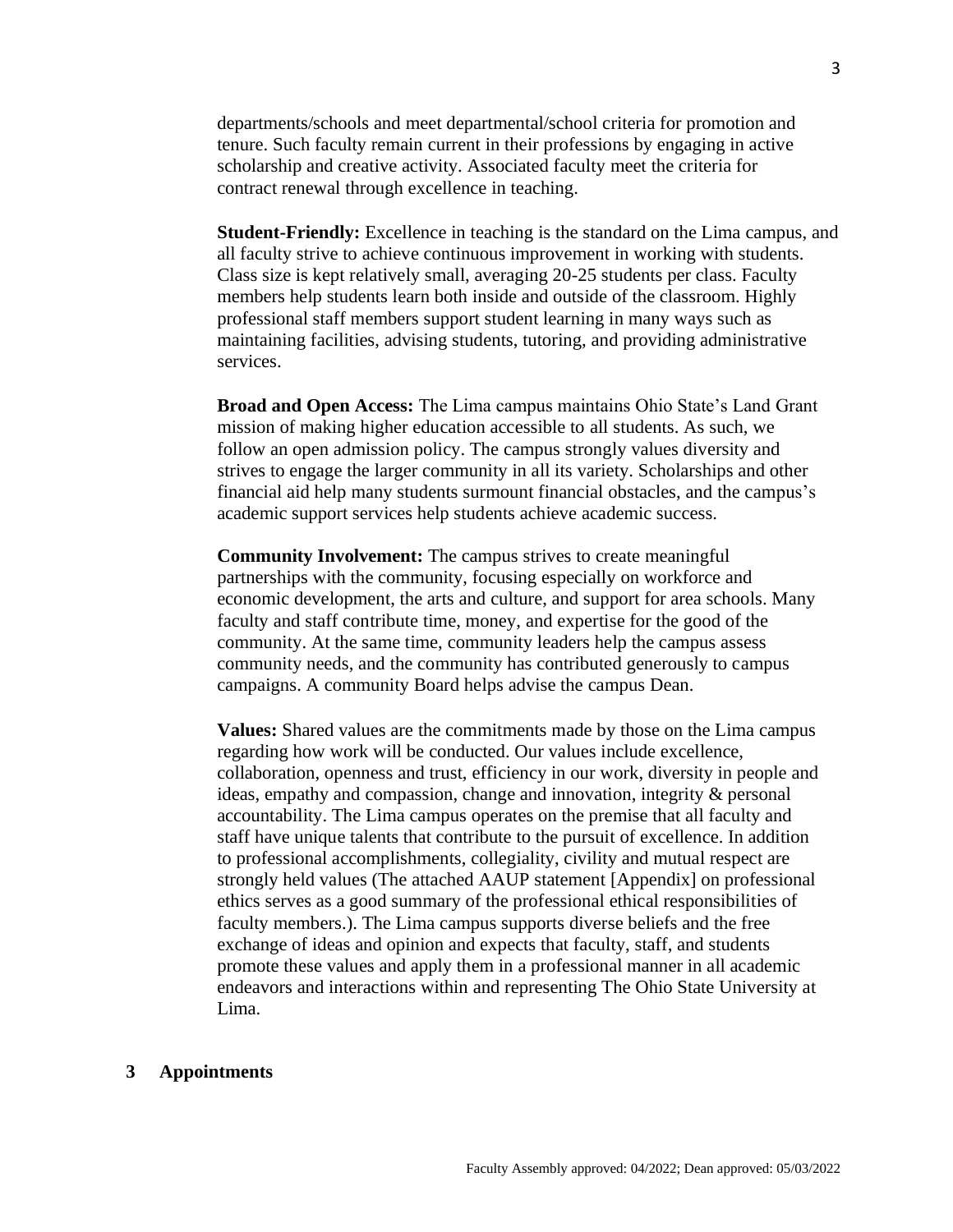#### <span id="page-4-0"></span>3.1 Criteria

3.1.1 Tenure-Track Faculty

Each TIU at Ohio State defines a set of criteria, including scholarship and creative activity, for hiring tenure-track faculty at Ohio State's regional campuses (TIU governance documents are available [here\)](http://oaa.osu.edu/governance.html). In addition, University Faculty Rule [3335-6-04](http://trustees.osu.edu/university-faculty-rules/3335-6) D.1 notes that "the relative weight of teaching and service is ordinarily greater on regional campuses."

#### 3.1.2 Associated Faculty

<span id="page-4-1"></span>*Lecturers and Senior Lecturers.* Appointment as a lecturer requires that the individual have, at a minimum, a master's degree or its equivalent in a field appropriate for the subject matter to be taught. Evidence of or potential for high-quality instructional ability is required.

Lecturers are not eligible for tenure. Appointment as a senior lecturer requires that the individual have, at a minimum, a doctorate or terminal degree in a field appropriate for the subject matter to be taught, along with evidence of ability to provide high-quality instruction. Senior Lecturers appointed from within the university should have at least five years of service on the Lima Campus in a full-time position that includes a significant teaching component; or a master's degree and at least ten years of teaching experience at Ohio State Lima with documented highquality performance. Senior lecturers are not eligible for tenure.

The administration may consider a candidate's qualifications, experience, awards, and past achievements when determining whether a new hire should start at the senior lecturer level. An offer of senior lecturer status should be consistent with our current evaluative standards.

Lecturers' and senior lecturers' responsibilities pertain primarily to formal course instruction and professional development related to course instruction. The Associate Dean will follow criteria established by TIUs in determining whether a candidate is qualified for a lecturer appointment. Associated faculty appointments are generally made for a period of one year, unless a shorter period is appropriate to the circumstances. Senior lecturers' contracts are an exception, as they are usually made for a period of three years. An exception might be an initial, one-year probationary contract awarded to an external applicant hired in at the Senior Lecturer level. All associated faculty appointments expire at the end of the appointment term; renewal of such appointments is based on a performance review as well as the continued need for the position.

*Visiting Assistant Professor, Visiting Associate Professor, Visiting Professor.* Visiting faculty may either be compensated or not compensated. Visiting faculty members on leave from a regular academic appointment at another institution are appointed at the rank held at that institution. The rank at which other visiting faculty are appointed is determined by applying the criteria for appointment of tenure-track faculty. Visiting faculty are not eligible for tenure or promotion. They may not be reappointed for more than three years at 100% FTE.

*Reemployment of retired faculty.* For eligibility requirements and guidelines on the rehiring of faculty who have retired from The Ohio State University, see the Office of Human Resources (OHR) Policy on Reemployment of Faculty and Staff [\(Policy 4.25\)](https://hr.osu.edu/wp-content/uploads/policy425.pdf). It is acceptable for units to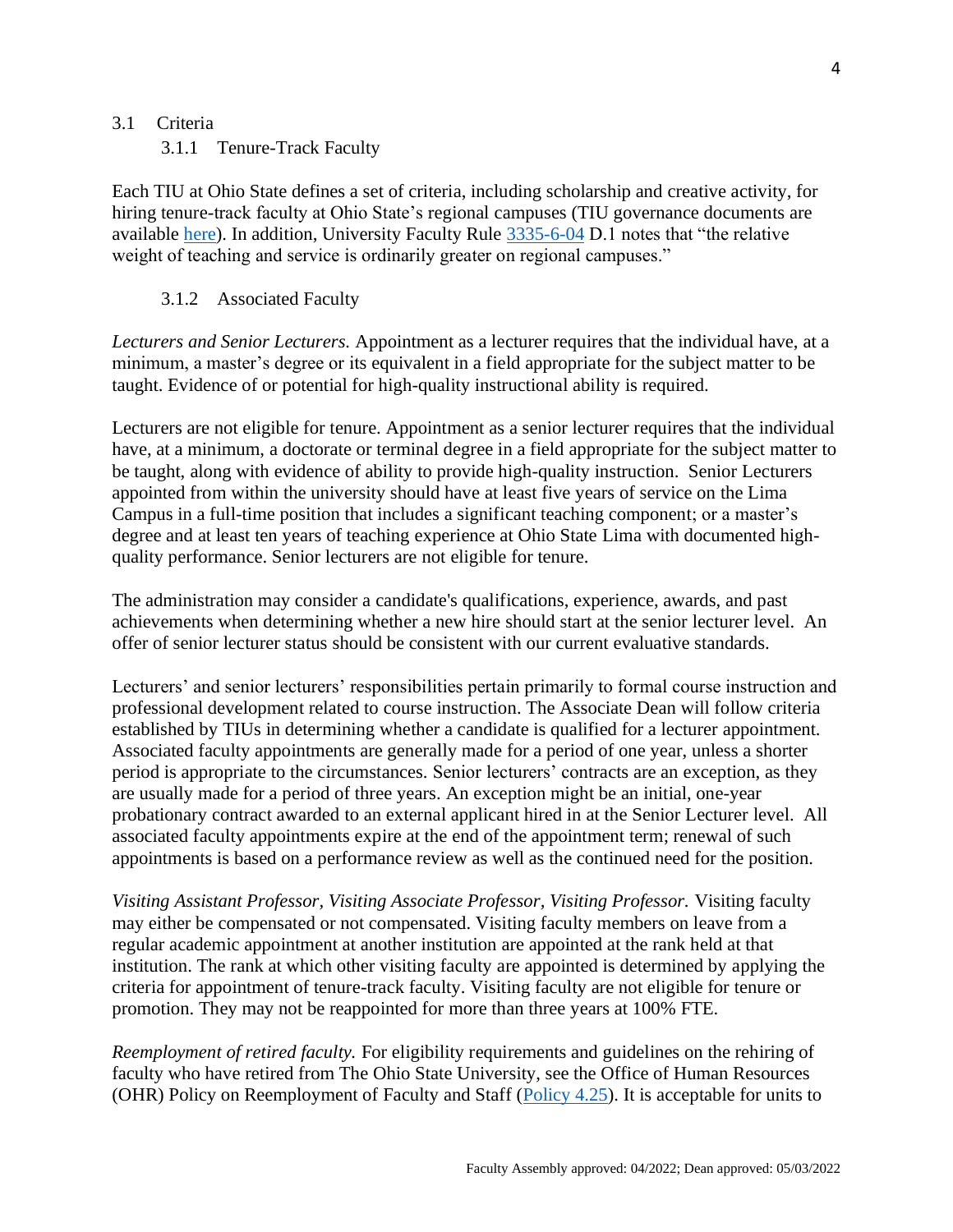negotiate some post-retirement work with non-retired faculty in order to facilitate retirement. Yet long-term contracts are inappropriate, and even short-term agreements should be made subject to availability of funds, programmatic needs, and performance. Reemployment of retired faculty is not an entitlement and cannot be guaranteed. Note that faculty may be rehired into the same position at greater than 75% FTE only if the salary is not greater than 75% of the base salary at the time of retirement. Note also that the personnel action of entering a retired faculty member into the OHR system as an emeritus appointment should not be confused with the reemployment of a retired faculty member (see the OAA [Faculty Appointments](https://oaa.osu.edu/sites/default/files/links_files/facultyappointments.pdf) policies).

#### <span id="page-5-1"></span><span id="page-5-0"></span>3.2 Procedures

3.2.1 Tenure-Track Faculty

Candidates are interviewed by, at a minimum, the regional campus Dean, TIU head, and TIU representatives. A decision to make an offer requires agreement by the TIU head and regional campus Dean. Until agreement is reached, negotiations with the candidate may not begin; the letter of offer must be signed by the TIU head and the regional campus Dean.

Decisions to create new positions and fill vacant positions are the responsibility of the Dean. The Teaching and Academic Practices Committee, a standing committee of the Lima campus Faculty Assembly, is charged with advising the Dean on such decisions. The Lima campus has primary responsibilities for determining the position description for a tenure-track faculty search, but the Dean or designee consults with the TIU head to reach agreement on the description before the search begins.

A national search is required to ensure a diverse pool of highly qualified candidates for all tenure-track positions. Exceptions to this policy must be requested from the Office of Academic Affairs in advance. Search procedures must entail substantial faculty involvement and be consistent with the OAA [Policy on Faculty Recruitment and Selection.](https://oaa.osu.edu/sites/default/files/links_files/facultyrecruitment_1.pdf)

Prior to any search, members of all search committees must undergo inclusive hiring practices training available through the college with resources from the [Office of Diversity and Inclusion.](https://odi.osu.edu/) Implicit bias training, such as that available through the [Kirwan Institute for the Study of Race](https://kirwaninstitute.osu.edu/)  [and Ethnicity,](https://kirwaninstitute.osu.edu/) is also required of all search committee members prior to any search.

Should the Dean feel that the applicant pool or the final group of candidates is insufficiently diverse, he or she may propose that the search either be extended or cancelled until a later date. Should the search be extended, additional efforts will be made to increase the diversity of the candidate pool by advertising the position in additional venues or using other acceptable means necessary to achieve a diverse pool.

The Dean, in consultation with the head of the TIU, will appoint a search committee to identify candidates for the position. The committee will include at least one Columbus campus member of the TIU unless the TIU head declines to recommend such an appointment.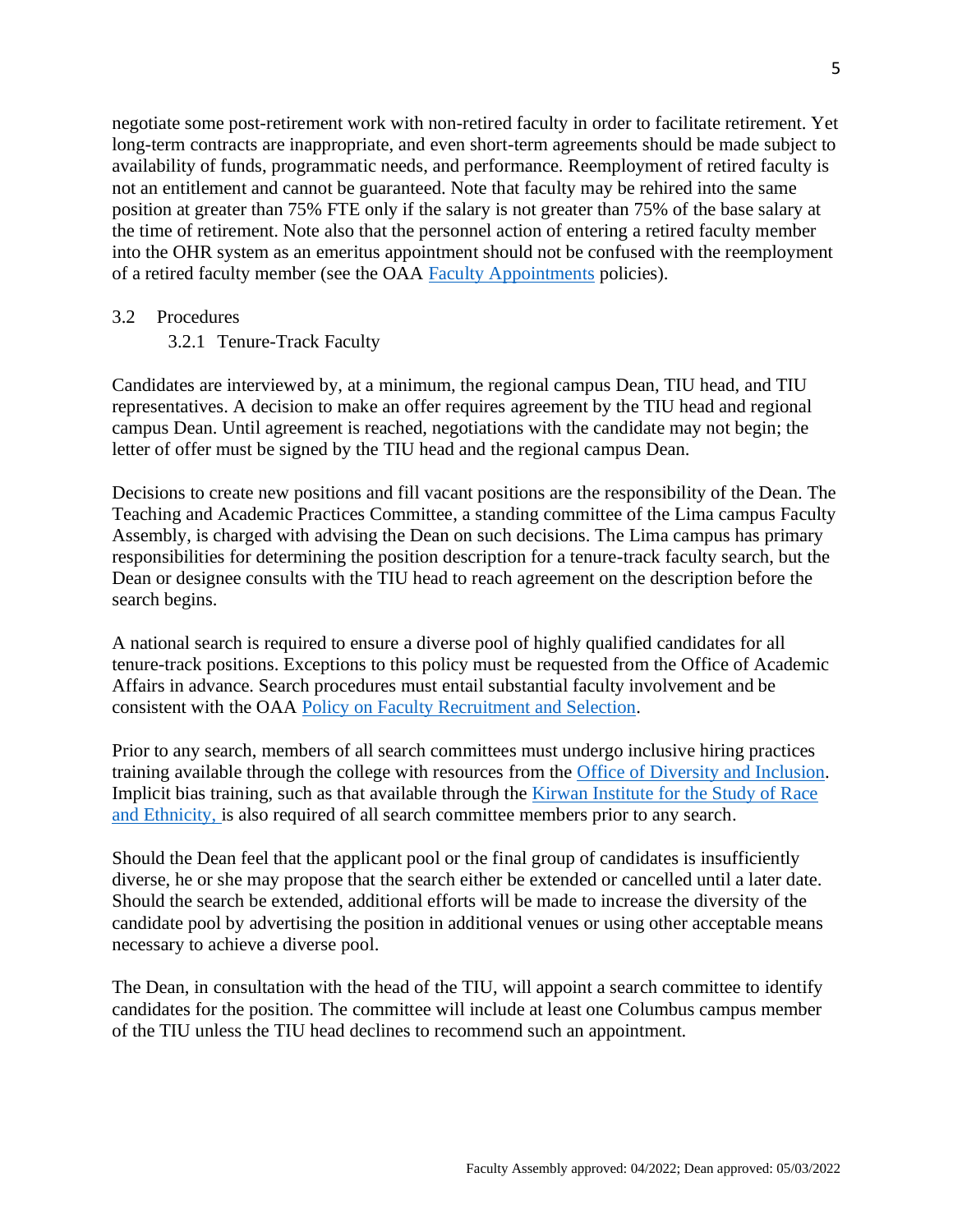#### The Search Committee:

In consultation with the dean, appoints a Diversity Advocate who is responsible for providing leadership in assuring that vigorous efforts are made to achieve a diverse pool of qualified applicants.

Develops a search announcement for internal posting in the university Job Postings through the Office [of Human Resources](http://www.hr.osu.edu/) and external advertising, subject to the Dean's approval. The announcement will be no more specific than is necessary to accomplish the goals of the search, since an offer cannot be made that is contrary to the content of the announcement with respect to rank, field, credentials, and salary. In addition, timing for the receipt of applications will be stated as a preferred date, not a precise closing date, in order to allow consideration of any applications that arrive before the conclusion of the search.

Develops and implements a plan for external advertising and direct solicitation of nominations and applications.

Screens applications and letters of recommendation and presents to the Dean a summary of those applicants (usually three to five) judged worthy of interview. If the Dean agrees with this judgment, on-campus or virtual interviews are arranged by the search committee chair, assisted by the Dean's office. If the Dean does not agree, the Dean in consultation with the search committee determines the appropriate next steps (solicit new applications, review other applications already received, cancel the search for the time being).

Applicants invited for a campus or virtual interview will visit both the Lima campus and the Columbus campus. The TIU is responsible for determining what the candidate will do during the visit to the Columbus campus. At the Lima campus, the candidate will deliver a scholarship or creative activity presentation, submit to questions from the search committee, and receive personal interviews with the Dean, the Associate Dean, and appropriate faculty members. The presentation is meant not only to showcase the candidate's scholarly or creative work but also to give the audience a sense of the candidate's teaching style; as such, these presentations are open to all members of the campus community, including students. The interview process at the Lima campus may include a group meeting with students and may also include presentations delivered by way of video-conference technology to other campuses. All candidates interviewing for a particular position must follow the same interview format and relevant accommodations for disability/impairment should be provided.

To the head of the TIU and the Dean, the search committee will deliver a recommendation indicating which candidates are acceptable, in order from most acceptable to least acceptable. The TIU head will follow the TIUs procedures for selecting a candidate for an offer. According to University Faculty Rules, hiring can go forward only when the Dean and the TIU head reach agreement. Upon such agreement, the Dean can begin negotiations with a candidate.

The Dean consults with the TIU head in determining negotiation parameters. Letters of offer must present the signature of the Dean and the TIU head, and in some cases, the dean of the relevant college. The offer letter will generally specify that the candidate has two weeks to respond.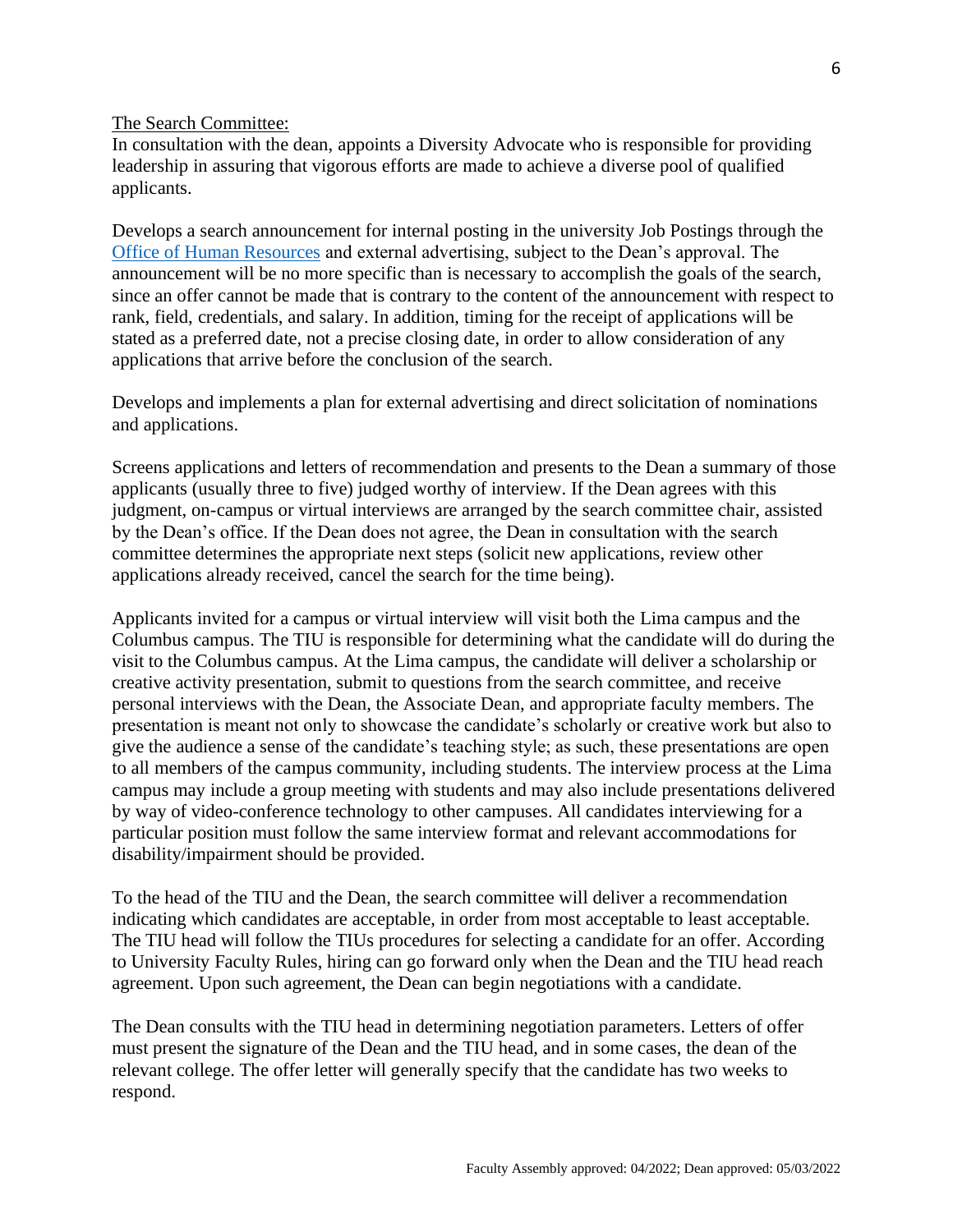<span id="page-7-0"></span>Any exceptions to this process require OAA approval.

#### 3.2.2 Associated Faculty

*Lecturers and Senior Lecturers***.** The Associate Dean, in consultation with the Dean, the TIU head, program coordinators and other relevant faculty members, appoints lecturers to teach specific courses on a term basis. If a new hire is made for a position that requires at least an annual contract, the procedures followed are the same as for tenure-track faculty (see section 3.2.1, above), except that there is no Columbus campus member of the TIU appointed to the search committee.

*Visiting Assistant Professor, Visiting Associate Professor, Visiting Professor***.** The appointment and reappointment of all visiting faculty members are decided by the Dean in consultation with the Associate Dean, TIU head, and relevant faculty members.

*Retired faculty.* Rehiring a retired faculty member requires approval of the campus Dean, the TIU head, and OAA prior to extending an offer (see the [Request to Rehire Retired Ohio State](https://oaa.osu.edu/sites/default/files/links_files/form-rehire-retired-request%20%281%29.pdf)  [Faculty/Staff\)](https://oaa.osu.edu/sites/default/files/links_files/form-rehire-retired-request%20%281%29.pdf).

#### <span id="page-7-1"></span>**4 Annual Performance and Merit Reviews**

The Dean, in consultation with the Associate Dean, conducts an annual review of all tenuretrack faculty members. TIUs must also conduct annual reviews for tenure-track regional campus faculty members, and those faculty members bear the responsibility of finding out what documentation is required by their respective TIU. For tenure-track faculty, the campus annual review focuses primarily on teaching and service; the TIU bears primary responsibility for assessing scholarship or creative activity productivity. For associated faculty, annual reviews focus on summative teaching evaluation and formative self-assessment. The Associate Dean reviews associated faculty teaching through student evaluation of instruction as well as the Peer Evaluation of Teaching process; all associated faculty with annual contracts and all associated faculty who were rehired after retiring meet with the Associate Dean annually for a performance review. Associated faculty on term contracts may choose to meet with the Associate Dean for a performance review.

#### <span id="page-7-2"></span>4.1 Procedures

The campus follows the Office of Academic Affairs policies for annual review and reappointment (available [here\)](https://oaa.osu.edu/sites/default/files/uploads/policies/Faculty-Annual-Review-and-Reappointment.pdf). The campus Dean, in consultation with the appropriate TIU head, annually assesses tenure-track faculty performance in teaching, service, and scholarship or creative activity in accordance with the same criteria that form the basis for promotion decisions (see section 5, below).

The time frame for assessing teaching and service is the previous calendar year. The time frame for assessing scholarship or creative activity may be longer, dependent on the TIU; wherever possible, however, the Dean and Associate Dean will request a rating that reflects the previous three years for scholarship or creative activity in order to attend to longer-term patterns of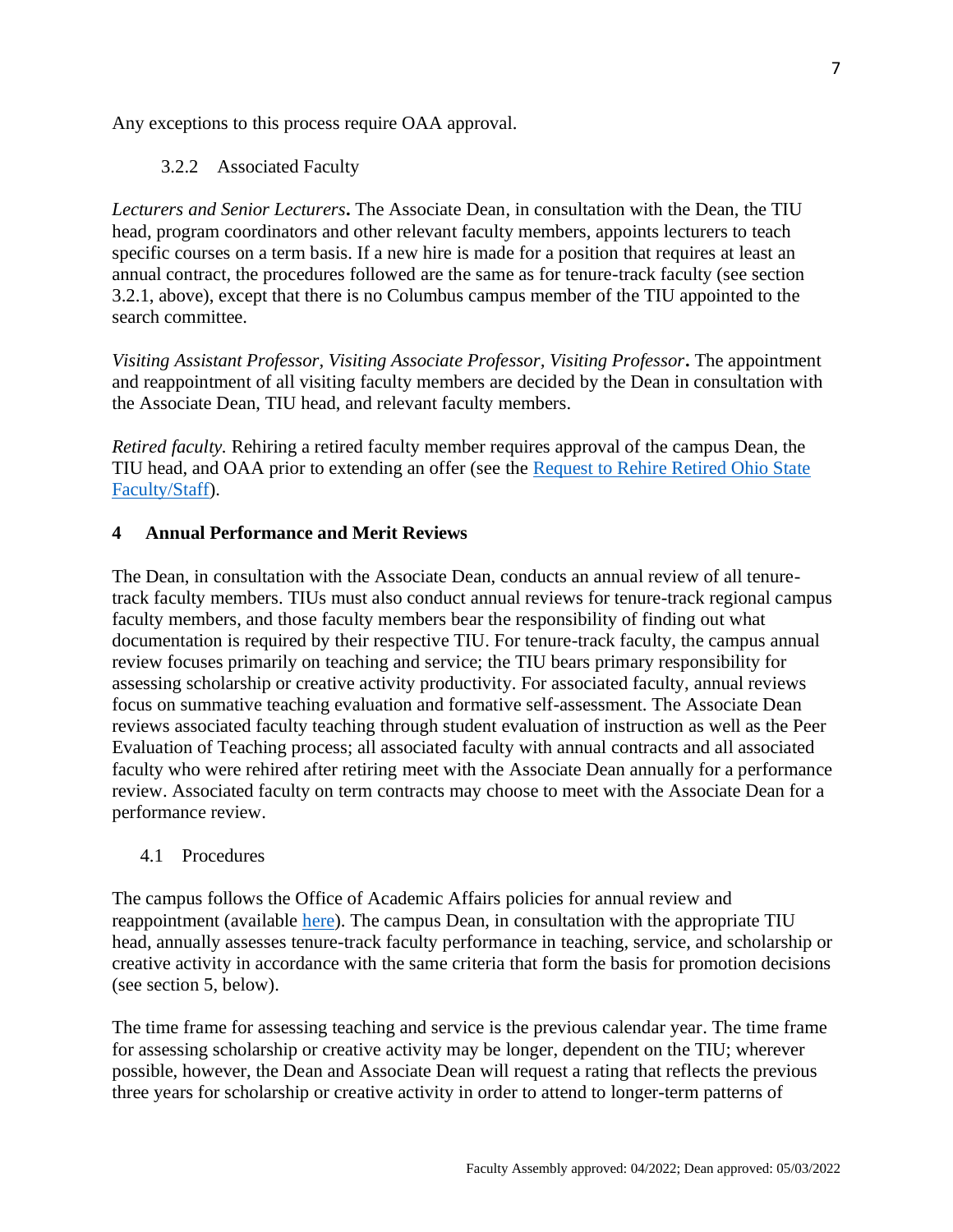increasing or declining productivity. The annual review also covers any additional assignments and goals specific to the individual as well as progress toward promotion where relevant.

In conducting each annual review for tenure-track faculty, the Dean reviews the faculty member's annual review materials (see Documentation below). Faculty members typically submit their annual review materials by early February of the year following the year to be reviewed. The deans' review includes data on teaching performance (e.g., peer evaluations, student evaluation of instruction data, etc.) and service.

All faculty members have the right (per University Faculty Rule [3335-5-04\)](https://trustees.osu.edu/bylaws-and-rules/3335-5) to view their primary personnel file and to provide written comment on any material therein for inclusion in the file.

The documentation described below is separate from and in addition to any documentation required by a faculty member's TIU for its annual review of that faculty member. The Dean will inform faculty in a timely manner of impending deadlines and required materials.

Faculty members annually submit review materials that include an updated CV. Probationary faculty members and associate professors must provide an updated OSU dossier. In order to understand a faculty member's student evaluation of instruction data and peer evaluations in context, the Dean may also review a faculty member's grade distributions and drop rates. Other documentation for the annual performance and merit review will be the same as that for consideration for promotion and/or tenure. Faculty members must check with their TIU to determine what documents to submit to the TIU for their review.

Associated faculty with annual appointments and those that are rehires after retiring from Ohio State must submit an annual professional report. The report will cover the current academic year and include information requested by the Associate Dean. In addition to the written report, all associated faculty submitting an annual professional report also participate in an annual review meeting with the Associate Dean.

## <span id="page-8-0"></span>4.1.1 Probationary Tenure-Track Faculty

The Dean meets with each probationary faculty member to discuss the faculty member's performance and then prepares a letter summarizing the performance evaluation. The Dean sends the original letter to the faculty member and a copy of the letter to the TIU head. In the event of divergence in performance assessment between the Dean and the TIU, the Dean discusses the matter with the TIU head in an effort to clarify and reconcile the divergence so that the faculty member receives consistent assessment and advice.

<span id="page-8-1"></span>4.1.2 Fourth-Year Review

During the fourth year of the probationary period, a faculty member undergoes a fourth-year review that serves as the annual review for that year; this review follows the same procedures as the mandatory tenure review with the exception that the external review letters are not required. The Promotion and Tenure committee (P&T Committee) conducts a review of the faculty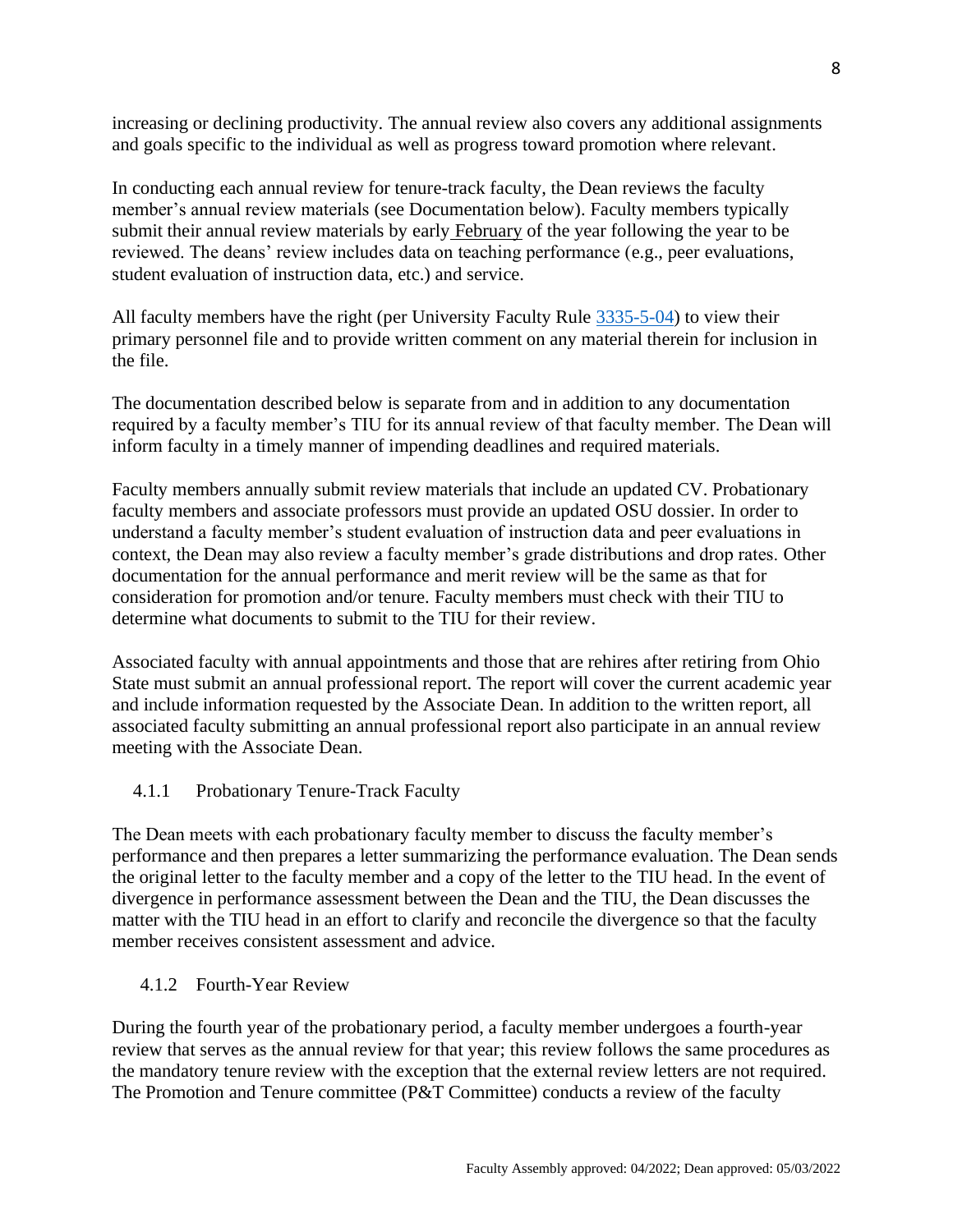member according to section 6 of this document (below), which also provides additional information about the P&T Committee. The chair sends the committee's evaluation letter to the Dean, who, after completing an independent review of the faculty member's record and reviewing the letter from the chair of the P&T Committee, sends both her or his own letter and the committee's letter to the faculty member's TIU head. The letter from the Dean includes a recommendation regarding whether or not to renew the faculty member's appointment for an additional probationary year. The review then moves to the TIU and then to the faculty member's college. The college dean makes the final decision regarding renewal or nonrenewal of the probationary appointment.

## <span id="page-9-0"></span>4.1.3 Exclusion of Time from Probationary Period

University Faculty Rule [3335-6-03](https://trustees.osu.edu/bylaws-and-rules/3335-6) (D) sets forth the conditions under which a probationary tenure-track faculty member may exclude time from the probationary period, including for such reasons as the birth of a child, adoption, and adverse events. Additional procedures and guidelines can be found in the OAA [Policies and Procedures Handbook.](https://oaa.osu.edu/policies-and-procedures-handbook)

<span id="page-9-1"></span>4.1.4 Tenured Faculty

The annual review process for tenured faculty members is identical to that for tenure-track probationary faculty.

Associate professors and professors are reviewed annually by the Dean. The annual review of professors is based on their having achieved sustained excellence in the discovery and dissemination of new knowledge relevant to the mission of the campus and their TIU, as demonstrated by national and international recognition of their scholarship; ongoing excellence in teaching, including their leadership in both teaching and mentoring students; and outstanding service to the campus, their TIU, the university, and their profession, including their support for the professional development of assistant and associate professors. Professors are expected to be role models in their academic work, interaction with colleagues and students, and in the recruitment and retention of junior colleagues. As the highest-ranking members of the faculty, the expectations for academic leadership and mentoring for professors exceed those for all other members of the faculty.

If a professor has an administrative role, the impact of that role and other assignments will be considered in the annual review.

The Dean prepares a written evaluation of the performance of all tenured faculty members. The Dean sends the evaluation to the faculty member and sends a copy to the faculty member's TIU head. In the event of divergence in performance assessment between the Dean and the TIU, the TIU head and the Dean discuss the matter in an effort to clarify and reconcile the divergence so that the faculty member receives consistent assessment and advice. The Dean has the authority to make the final decision in case of a difference of opinion regarding a specific performance rating.

The faculty member may provide written comments on the review.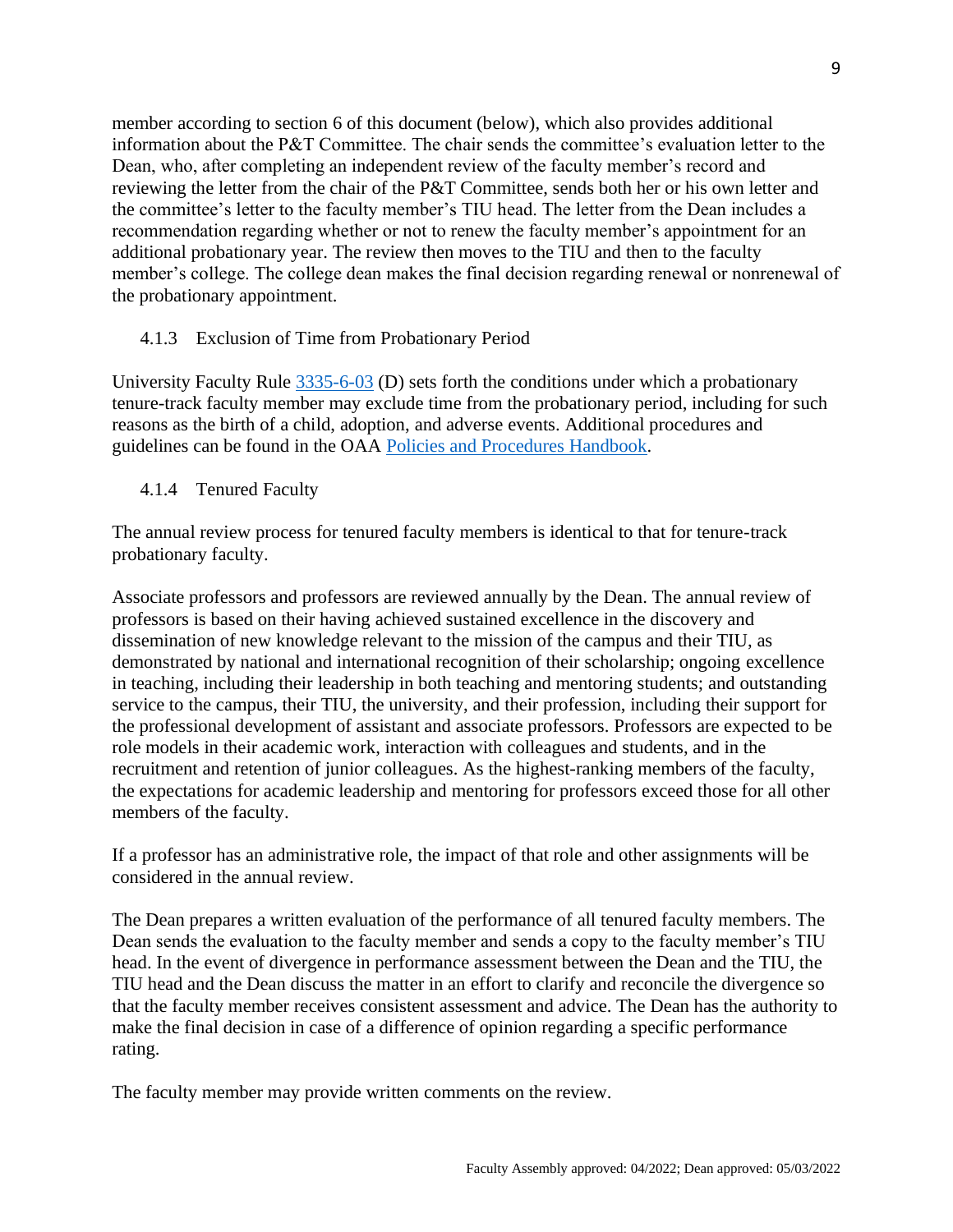#### <span id="page-10-0"></span>4.1.5 Associated Faculty

Annual reviews of all associated faculty, except visiting faculty, are the responsibility of the Associate Dean. The decision to renew a compensated associated faculty member's appointment resides with the Dean, whose decision is final. Review of visiting faculty members is the responsibility of the campus Dean. The Dean's decision about renewal is final.

## 4.1.6 Salary Recommendations

Merit salary increases for tenured and tenure-track faculty are based as much on qualitative as quantitative contributions in each of the three areas of tenure-track faculty activity: teaching, service, and scholarship or creative activity. Associated faculty increases are based on teaching.

Except when the university dictates any type of across-the-board salary increase, all funds for annual salary increases are directed toward rewarding meritorious performance and assuring, to the extent possible given financial constraints, that salaries reflect the market and are internally equitable.

On occasion, one-time cash payments or other rewards, such as extra travel funds, are made to recognize non-continuing contributions that justify reward but do not justify permanent salary increases. Such payments/rewards are considered at the time of annual salary recommendations.

The Dean determines annual salary increases and other performance rewards. Faculty with highquality performance in all relevant areas of endeavor and a pattern of consistent professional growth will necessarily be favored. Faculty members whose performance is unsatisfactory in one or more relevant areas are likely to receive minimal or no salary increases.

The Dean rates each tenure-track faculty member's annual performance in teaching and service; the Dean consults with the appropriate TIU head to rate each tenure-track faculty member's performance in scholarship or creative activity. Taken together, these ratings are used to formulate salary increases for meritorious annual performance. In making salary increase recommendations, the Dean also considers market and internal equity issues as appropriate. The following scale is used to assess each of the three areas of performance:

- *1 Well below expectations*
- *2 Somewhat below expectations*
- *3 Meets expectations*
- *4 Somewhat above expectations*
- *5 Well above expectations*

Faculty members may meet with the Dean to discuss their individual salary determination process, including but not limited to their salary, salary increase, and/or their ratings. Faculty members who wish to discuss dissatisfaction with their salary increase should be prepared to explain how their salary (rather than the increase) is inappropriately low, since increases are solely a means to the end of an optimal distribution of salaries. In addition, faculty should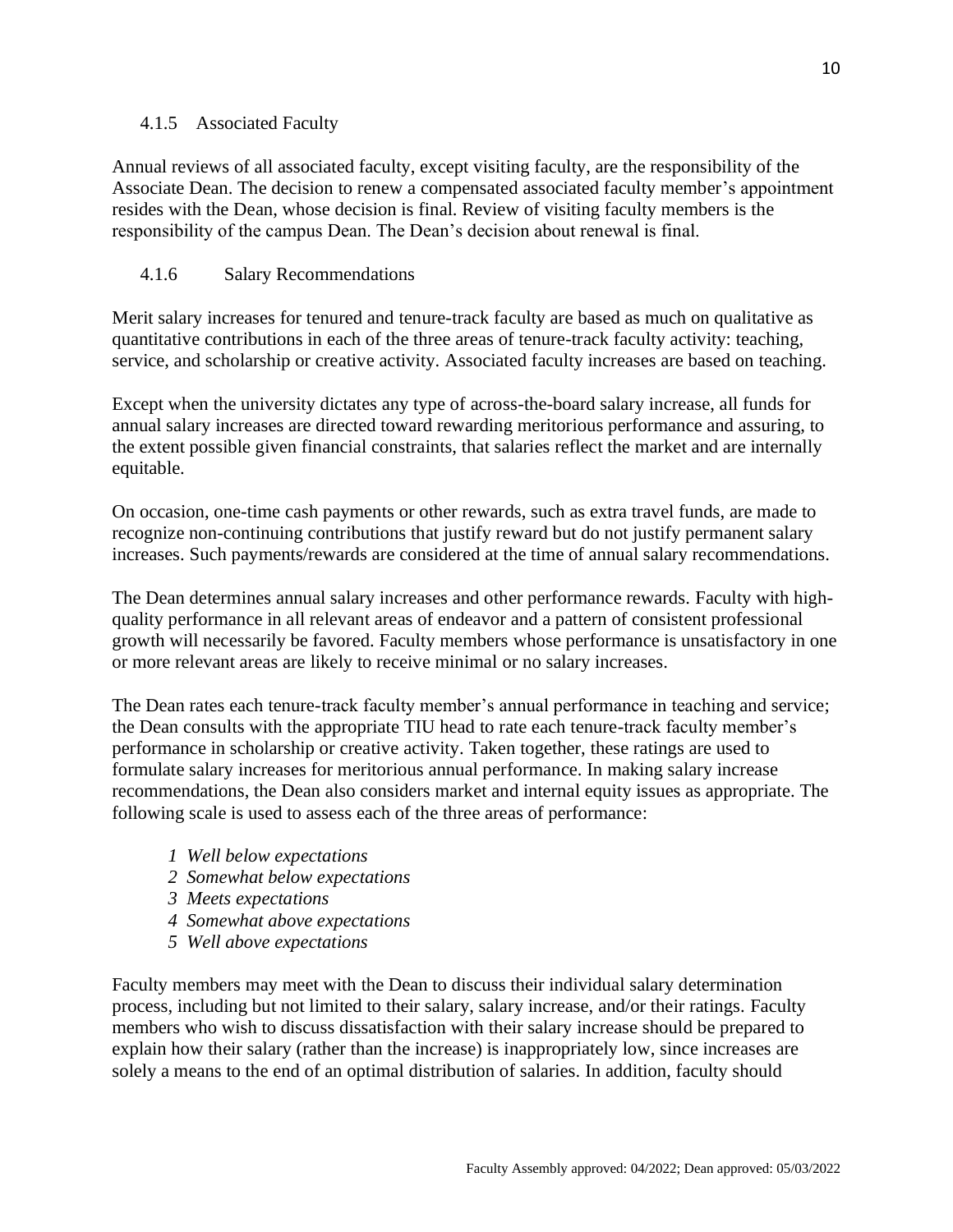consult the faculty salary equity appeals process: see Volume 1, Chapter 3, section 2 of the OAA [Policies and Procedures Handbook.](https://oaa.osu.edu/policies-and-procedures-handbook)

Faculty who fail to submit the required documentation (see Section 4.1.1 above) for an annual performance and merit review at the required time will receive no salary increase in the year for which documentation was not provided, except in extenuating circumstances, and may not expect to recoup the foregone raise at a later time.

### <span id="page-11-0"></span>**5 Reviews for Promotion & Tenure and for Promotion**

Promotion and Tenure decisions are the most important decisions a university makes because they ultimately determine the strength of the university's faculty and, thus, the quality of the university. Detailed P&T procedures exist to ensure that P&T decisions are informed and fair.

P&T decisions should uphold and strengthen the institution. Personal likes and dislikes must be set aside. P&T criteria must reflect, and decisions must be based upon, the best long-term interests of the institution.

P&T decisions involve faculty peer review and administrative review at many levels. For Lima campus candidates, the process begins with peer review and a recommendation by a committee of tenured campus faculty members, followed by a recommendation by the Dean. These campus recommendations become part of subsequent reviews conducted by faculty and administrators in the candidate's department or school (i.e., the TIU), college, and OAA.

Before tenure, a tenure-track faculty member is considered to be on probationary status. Annually, a decision is made as to whether to renew the appointment of a probationary faculty member. A non-renewal decision (unless based upon fiscal or programmatic considerations) must be based on the results of an annual performance review conducted by the Dean using fourth-year review procedures (see Section 4.1.3, above, above). Non-renewal of a probationary faculty member is not to be confused with dismissal for cause. A high level of performance must be documented for renewal, but even excellent performance does not guarantee renewal and tenure, for the needs of the institution may change.

Each step of this process follows detailed procedures set forth in the P&T documents of the respective academic units. Yet the procedures cannot replace judgment. Both are necessary to ensure that the ultimate decision is both free of bias and in the best interests of the university.

The following procedures are followed in conducting the Lima campus purview of P&T reviews of faculty. This document must be understood in its context as only one part of the university P&T process. In particular, candidates must inform themselves of the P&T criteria set forth by their TIUs and must organize their dossiers in the format prescribed by OAA (see the OAA [dossier outline\)](https://oaa.osu.edu/sites/default/files/links_files/oaa-handbook-core-dossier-outline-rev-08-2021.docx). Candidates should also study the procedures that will be followed by their TIUs, their colleges, and OAA. These are detailed in P&T documents promulgated by the respective units. In addition, the P&T review performed by the Lima campus P&T Committee is limited to evaluation of a candidate's teaching and service contributions. The campus review should not attempt to comment on the quality or quantity of scholarship; evaluation of scholarship is the responsibility of the TIU.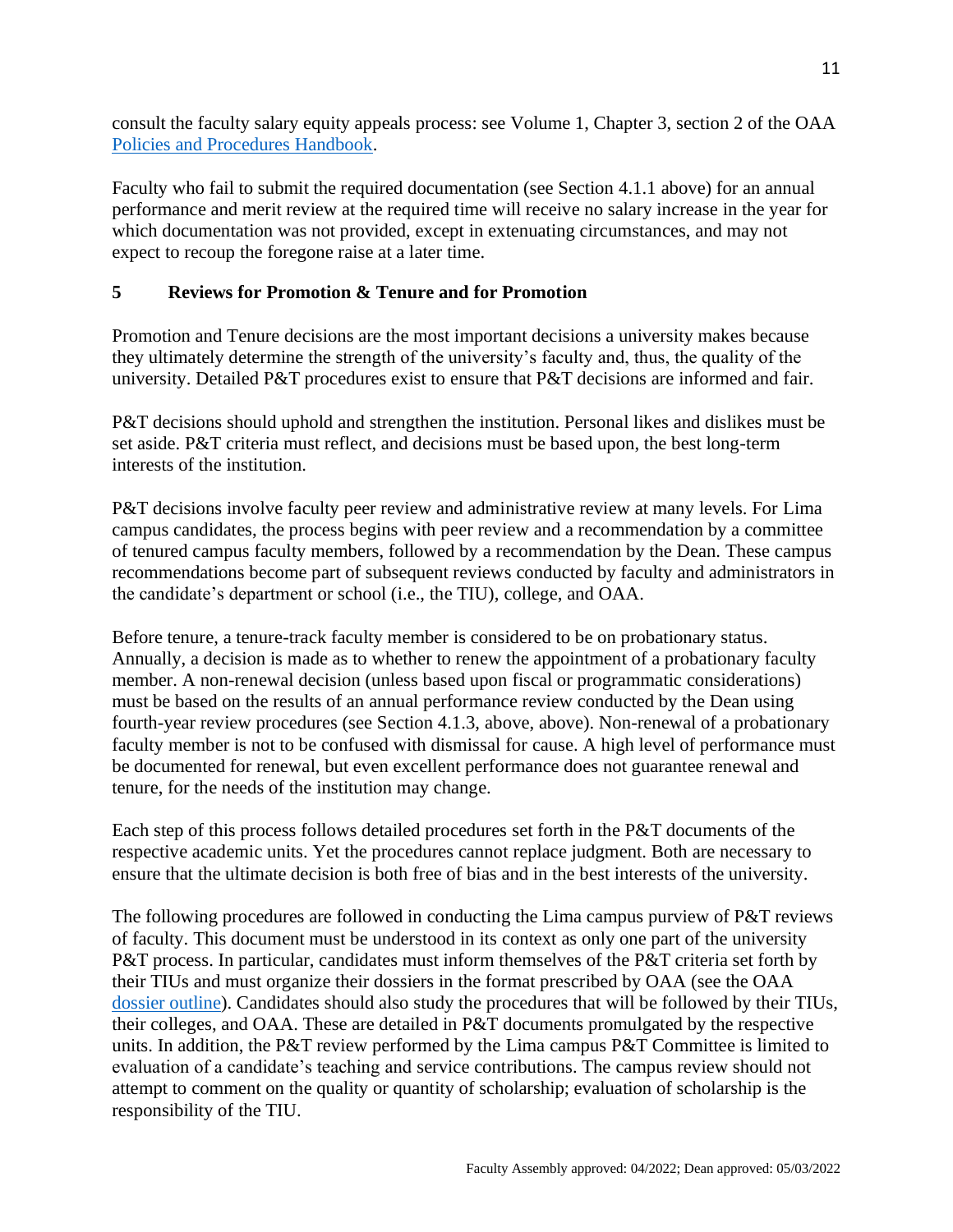#### <span id="page-12-0"></span>5.1 Definitions

Promotion can be from Assistant Professor to Associate Professor or from Associate Professor to Professor. Tenure typically occurs in the course of promotion from Assistant Professor to Associate Professor for tenure-track faculty. Renewal of appointments of probationary faculty is assessed annually by the Dean (see section 4, above) but is also done twice with faculty involvement: first in the fourth-year review (see Section 4.1.3, above) and second in the tenure review.

The Dean and Director, in consultation with the Executive Committee, will appoint the Chair, Procedures Oversight Designee (POD) and members of the Lima Campus P&T committee based on the recommendations of the Associate Dean, who serves as administrative liaison to the committee. The Associate Dean's recommendations will be determined by a review of the duty roster maintained for this purpose. In years where the number of P&T reviews exceeds five, a second committee may be called into service in accordance with the process described above.

The P&T committee will consist of the chair and five committee members, all tenured faculty and all of whom are voting members of the committee. The terms of appointment are for two years, staggered so that three members will carry over to the next year with one of the three continuing members selected to serve as chair for the year. Faculty members serving on a P&T committee for the first time are generally exempt from serving as chairs; otherwise, all senior faculty members are expected to serve as chair over time. The faculty recognizes that no service responsibility is more important than promotion and tenure decisions. Accordingly, the review committee will find meeting times when all six members can participate and vote. Faculty members who have a relationship by family, marriage, domestic partnership, or would have a conflict-of-interest situation with a candidate under P&T review are precluded from serving on the review committee for that candidate. In order to facilitate the review of P&T dossiers, all review materials will be made available digitally through a secure web site where candidates for promotion and tenure will upload their materials.

#### 5.1.1 Promotion to Associate Professor with Tenure

For a favorable P&T recommendation, the Lima campus requires candidates to demonstrate excellence in teaching, to have excellent records of service appropriate to their rank and discipline, and to have adhered to professional standards of ethical behavior. The summary of a candidate's case, along with the P&T Committee's recommendation, will take the form of a letter addressed to the Lima campus Dean. Candidates must also satisfy the scholarship or creative activity expectations their TIUs have established for regional campus faculty (primary responsibility for evaluating scholarship or creative activity productivity rests with the TIU). In rare instances, a decision not to reappoint a probationary faculty member may be based upon fiscal considerations or upon changes in the programmatic needs of the campus.

## *5.1.1.1 Teaching*

Consistent with its mission, the Lima Campus requires excellent teaching for promotion and tenure. Teaching quality is assessed in multiple ways. The assessment of teaching includes more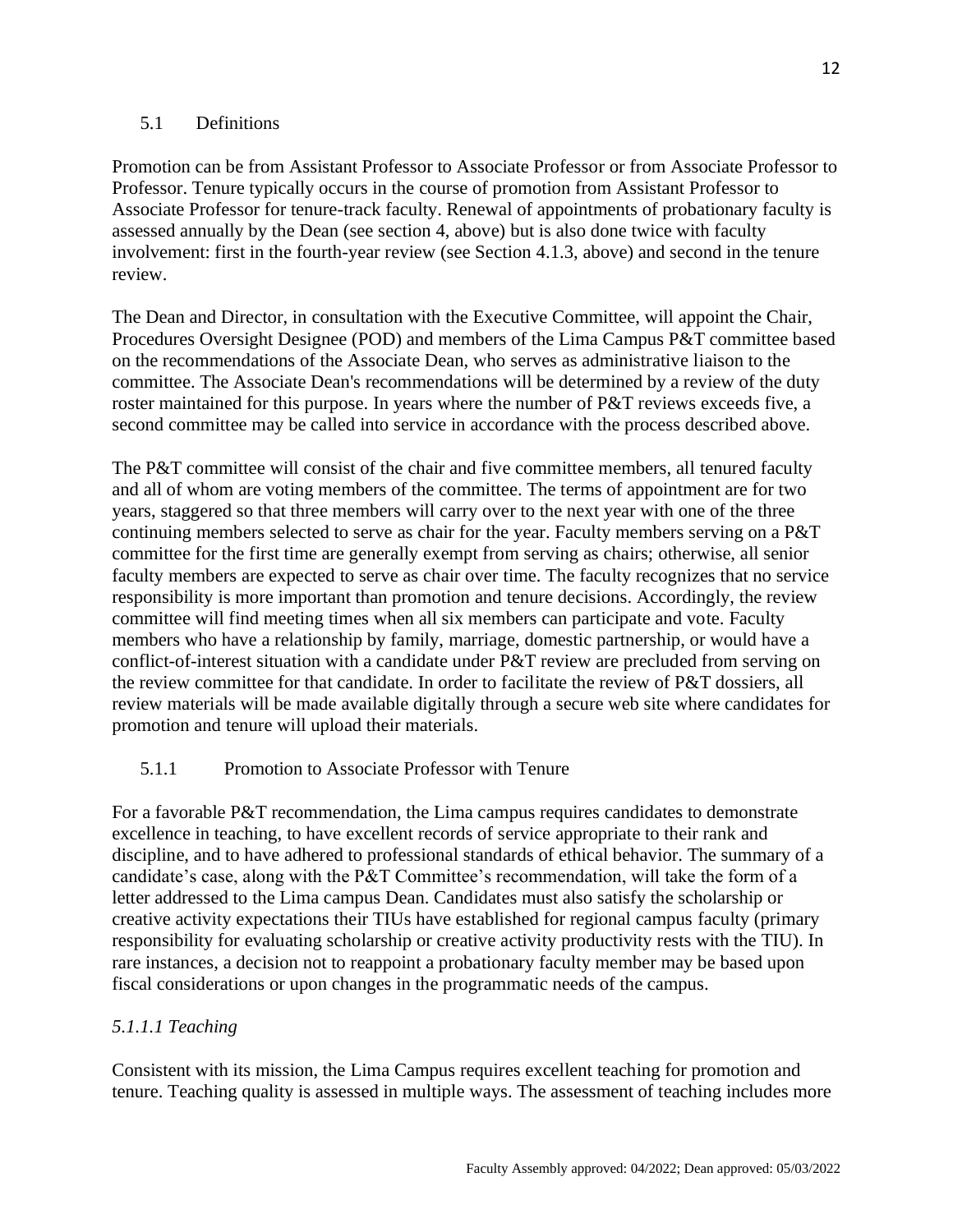than peers judging performance before a classroom audience. In addition, course organization, communication of course goals to students, motivation, testing, and help outside of the classroom all contribute to teaching success. Student advising, curriculum development, and faculty involvement in student research may also be included as teaching contributions.

## *5.1.1.2 Service*

All faculty members are expected to contribute to faculty governance and to render excellent service to, and beyond, the campus. The  $P&T$  Committee may also consider the quality, in addition to quantity, of service performed. While the P&T Committee may examine service to the discipline and profession as well as the campus, it may also flag particular contributions for the TIU to evaluate in cases where the TIU may be the more appropriate judge of service quality and impact.

## *5.1.1.3 Scholarship or Creative Activity*

Scholarship or creative activity expectations are set by the TIU. Each TIU has a statement of such expectations in its policies governing promotion and tenure. TIUs recognize that regional campuses differ from the Columbus campus in mission, teaching workload, and facilities, and they take these differences into account when considering P&T cases.

## *5.1.1.4 Professional Ethics*

All faculty members are expected to observe commonly accepted standards of professional ethics as part of their teaching, service, and scholarship or creative activity. The attached AAUP statement (see Appendix) on professional ethics serves as a good summary of the professional ethical responsibilities of faculty members. Significant departure from these ethical standards inevitably compromises the institution's ability to fulfill its missions.

## *5.1.1.5 Needs of the Campus*

Under unusual circumstances it is possible that fiscal problems or changing needs of the campus might render a probationary faculty member's position superfluous. These circumstances would constitute legitimate grounds for non-renewal even if the faculty member's performance has been satisfactory. Non-renewal of a probationary appointment for fiscal or programmatic reasons does not entail a performance review but does require prior approval from the Executive Vice President and Provost.

## 5.1.2 Promotion to Professor

<span id="page-13-0"></span>As with promotion to Associate Professor with tenure, the Lima Campus requires candidates for promotion to Professor to demonstrate excellence in teaching, to have excellent records of service appropriate to their rank and discipline, and to have adhered to professional standards of ethical behavior as part of their teaching, service, and scholarship or creative activity. Candidates must also satisfy the scholarship or creative activity expectations their TIUs have established for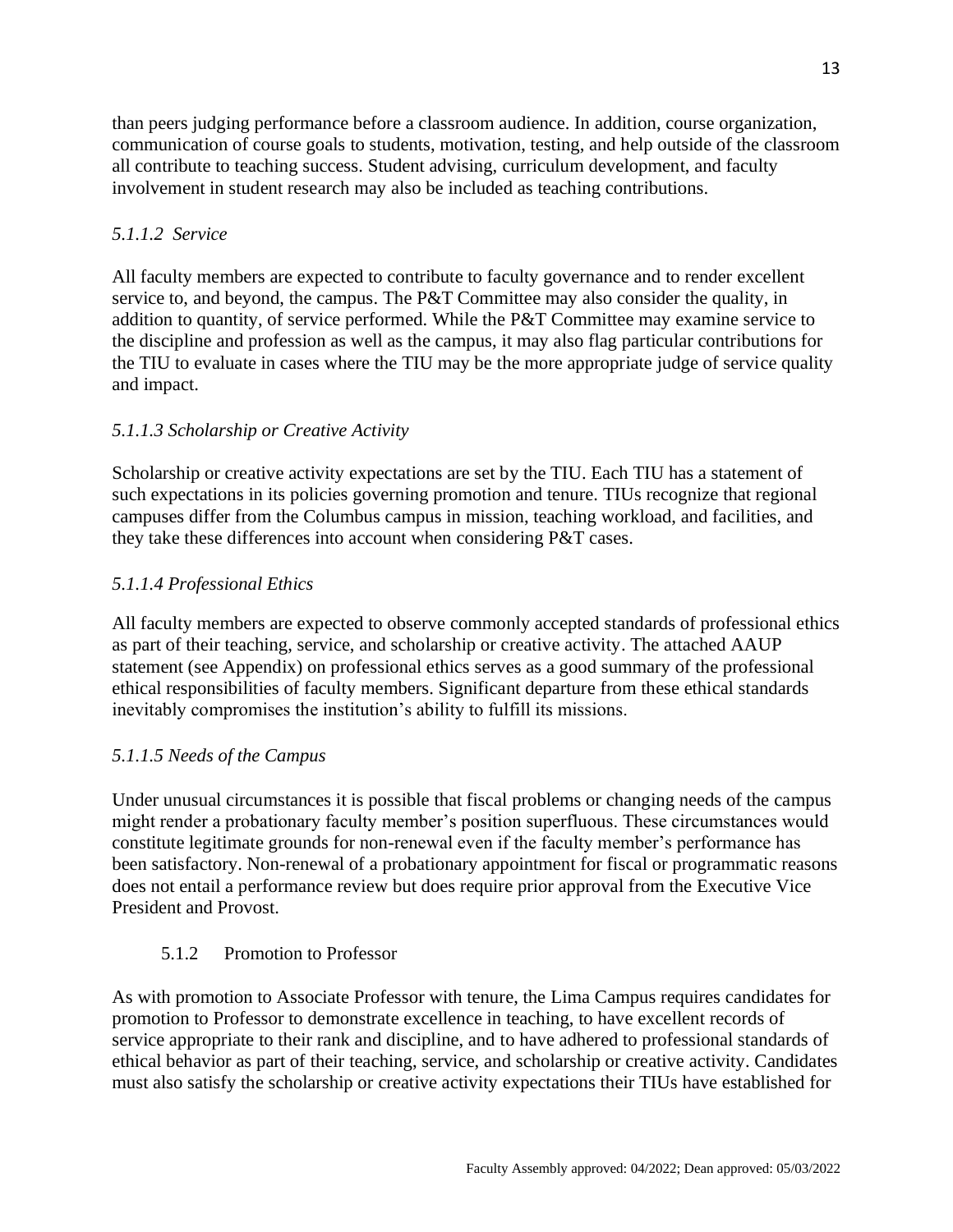regional campus faculty (primary responsibility for evaluating such productivity rests with the TIU).

## 5.1.3 Promotion to Senior Lecturer

<span id="page-14-0"></span>Any faculty member, in consultation with the Associate Dean, may nominate a Lecturer for this promotion. Self-nominations in consultation with the Associate Dean are also accepted. Nominations must be submitted to the Senior Lecturer Committee (SLC) through the Associate Dean. Nominations can be made at any time. A nominated associated faculty member must notify the Associate Dean of the intent to submit an application for Promotion to Senior Lecturer by the last Friday in February. A completed application must be received by the Associate Dean by the first Friday in March.

## Criteria for Promotion from Lecturer to Senior Lecturer

Lecturers with a Terminal degree in the field (generally a PhD or other doctorate, but in some cases MFA/MSW) must have at least five years of service on the Lima Campus. Lecturers with a Master's degree in the field must have at least ten years of service on the Lima Campus. The required years of service for Lecturers with Terminal or a Master's degree in the field must be while in a full-time position that includes a significant teaching component (at least a 50% teaching appointment), and with "exceptional contributions to course and/or program development on campus," in addition to demonstrated excellence in teaching, such as indicated by SEI scores, student discursive evaluations, and teaching awards.

The candidate must have at least three peer evaluations of teaching by tenured members of the faculty or emeritus faculty within the last three years. Although not required for Lecturer positions, both scholarship (contributing to professional development) and service (contributing to the campus or community) will be considered as well.

Note: Promotion to Senior Lecturer is not meant simply as a reward for longevity in the Lecturer position. Rather, it is recognition for a distinguished body of work in teaching on the Lima Campus.

## Senior Lecturer Committee

The Senior Lecturer Committee (SLC) is composed of the Associate Dean, two tenure-line faculty members (at least one of which is a current member of the Teaching Effectiveness Committee), and one Senior Lecturer (the most-recently appointed, if possible). The SLC will evaluate Promotion to Senior Lecturer applications. Once the evaluation is completed, if the outcome is in favor of promotion, the materials for the candidate will be sent to the appropriate Columbus department for approval, since promotion to Senior Lecturer requires approval from the appropriate Columbus department.

## <span id="page-14-1"></span>5.2 Procedures

This section consists of overviews of the procedures involved in P&T deliberations. In general, these are provided to furnish participants—including candidates, committee members, and the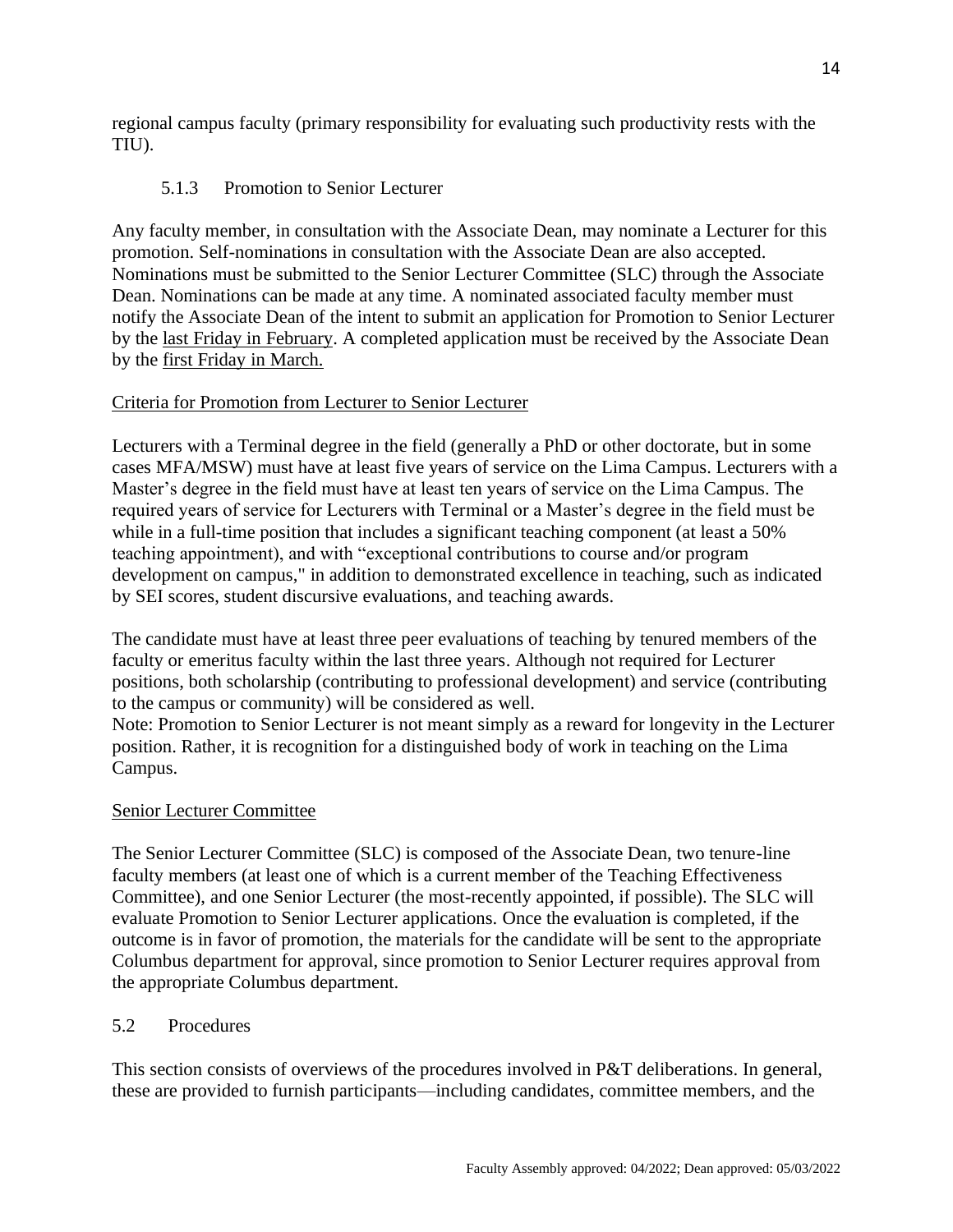campus Dean—with guidelines intended to promote fairness, timeliness, and professionalism in P&T decisions.

#### 5.2.1 Responsibilities of the P&T Committee, and Description of Review Process

<span id="page-15-0"></span>The Associate Dean will establish a timeline for the review process based on the date all Lima Campus materials are due in the TIU. The P&T committee chair will then inform each candidate of the deadline for submitting materials on the Lima campus, allowing sufficient time for the P&T committee to complete its work and forward its recommendation to the Dean and for the Dean to meet the TIU deadline for review letters from the regional campus. In general, the campus receives all of the materials required by the TIU and OAA (except for products of research), in the same format (e.g., the Core Dossier prescribed by OAA), and makes every attempt not to require candidates to prepare documents not required for the TIU. It is the responsibility of each candidate to submit a complete dossier, as dictated by the OAA and the guidelines of their TIU, and to upload the complete dossier for the campus P&T review to a secure website for use by the review committee.

Given the limitations of the online SEIs for evaluating teaching, candidates must provide the campus committee with all qualitative teaching evaluations available to the TIU, including letters by peer observers, summaries of discursive student evaluations, and any other teaching related materials submitted to the TIU. The definition of teaching activities and specification of evidence to be provided in support of these activities rests in all cases with the TIU. (Librarians, for example, are evaluated on their responsibilities in librarianship instead of teaching, as defined by the University Libraries' P&T document, which specifies the documentation and evaluations relevant to this activity.)

After thorough review and discussion of a candidate's record in teaching and service, the committee votes by secret ballot whether to recommend the candidate for promotion, tenure, and/or a successful fourth-year review. No review shall proceed without at least five committee members participating in the deliberations and voting process.

The chair drafts a review letter with the assistance of other committee members. The letter should reflect the consensus of the entire committee about the candidate's strengths in teaching and service. All committee members will have the opportunity to review a draft of the letter and the chair will make revisions in an attempt to accommodate each committee member's concerns, though in the end only the chair signs the letter, which is addressed to the Dean and Director. All voting members of the Lima Campus P&T committee will be identified along with their department affiliation following the Chair's signature.

In accordance with OAA policy, tenured faculty members on a regional campus are permitted to vote on P&T cases on both the regional campus and in their TIU in Columbus. As this is a university-wide rule, it pertains to all faculty members in all departments. No votes by proxy or in absentia are allowed. When necessary, committee members may participate in the deliberations by conference call or video link if not in person in order to vote. A simple majority of those voting and not abstaining is required for the committee to recommend a positive review.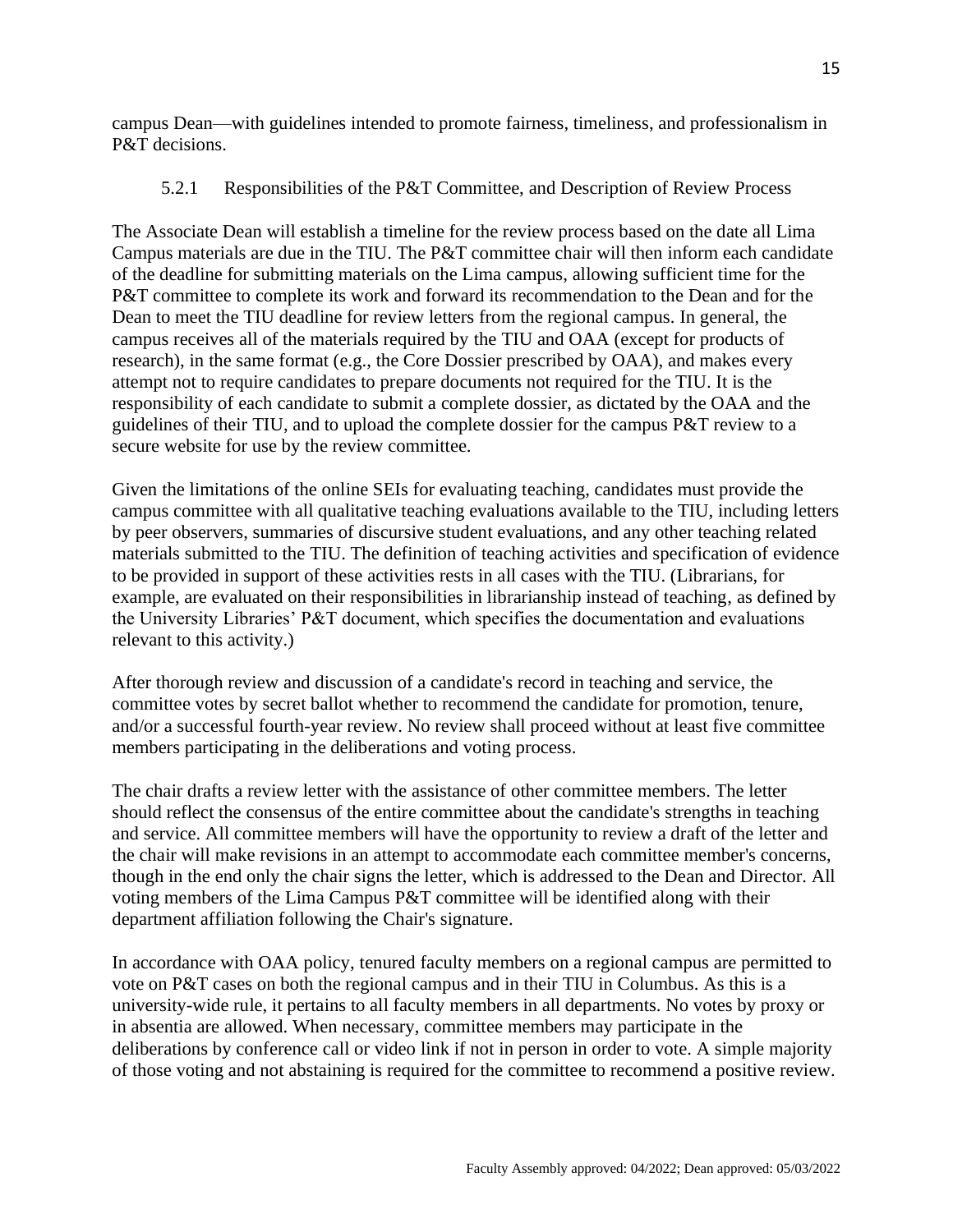The chair's letter will report the results of this vote in the form of a tally. In keeping with OAA procedures governing the reviews of regional campus faculty, the Lima Campus P&T committee review letter will focus on the candidate's record of teaching and service, and will include the following paragraph:

*We on the Lima Campus Promotion and Tenure Committee understand that it is not our charge to judge the merit of this candidate's scholarship or creative work. We note, however, that scholarship or creative endeavors form a vital component of all tenure track positions. We value the scholarly achievements of Lima faculty and the opportunities these achievements bring to our students. We defer to our colleagues in this candidate's TIU to judge the merit, in terms of quality and quantity, of the candidate's scholarly and creative work.*

If a candidate's research overlaps with service activities, e.g. through community outreach, the section of the letter discussing service should address these activities as they pertain to service. The same principle applies to the discussion of teaching when a candidate has incorporated research into teaching activities. In principle, these discussions of service or teaching must avoid any attempt to sum up or evaluate the candidate's research contributions. The Dean's office will send the candidate a copy of the review letters of both the Dean and the P&T Committee when they are forwarded to the TIU.

## 5.2.2 Responsibilities of the Campus Dean

<span id="page-16-0"></span>The Dean is responsible for evaluating each candidate fairly and shares responsibility with the POD for ensuring that campus procedures are followed and that deliberations are free of bias.

Upon receipt of the promotion committee's letter, the Dean will examine the candidate's file and dossier. Informed by this examination and by the promotion committee's letter, the Dean will prepare a separate letter of evaluation. The Dean will send this letter to the TIU head along with the promotion committee's letter. In cases where opinion is sharply divided or conflicts arise, the Dean will meet with the promotion committee prior to submitting the Dean's letter in order to discuss the case as well as her or his recommendation. The final recommendations of the Dean and the promotion committee need not be the same.

When the campus review is complete, the Dean will promptly inform the candidate of the outcome and will offer the candidate the opportunity to view the letters prepared by the promotion committee and by the Dean. The Dean will notify all members of the promotion committee of the ultimate disposition of each case.

## 5.2.3 Responsibilities of the Candidate

<span id="page-16-1"></span>Every candidate must submit a complete and accurate dossier that follows the OAA [dossier](https://oaa.osu.edu/sites/default/files/links_files/oaa-handbook-core-dossier-outline-rev-08-2021.docx)  [outline.](https://oaa.osu.edu/sites/default/files/links_files/oaa-handbook-core-dossier-outline-rev-08-2021.docx) While the P&T Committee makes reasonable efforts to check the dossier for accuracy and completeness, the candidate bears full responsibility for the accuracy and completeness of all parts of the dossier that are to be completed by the candidate.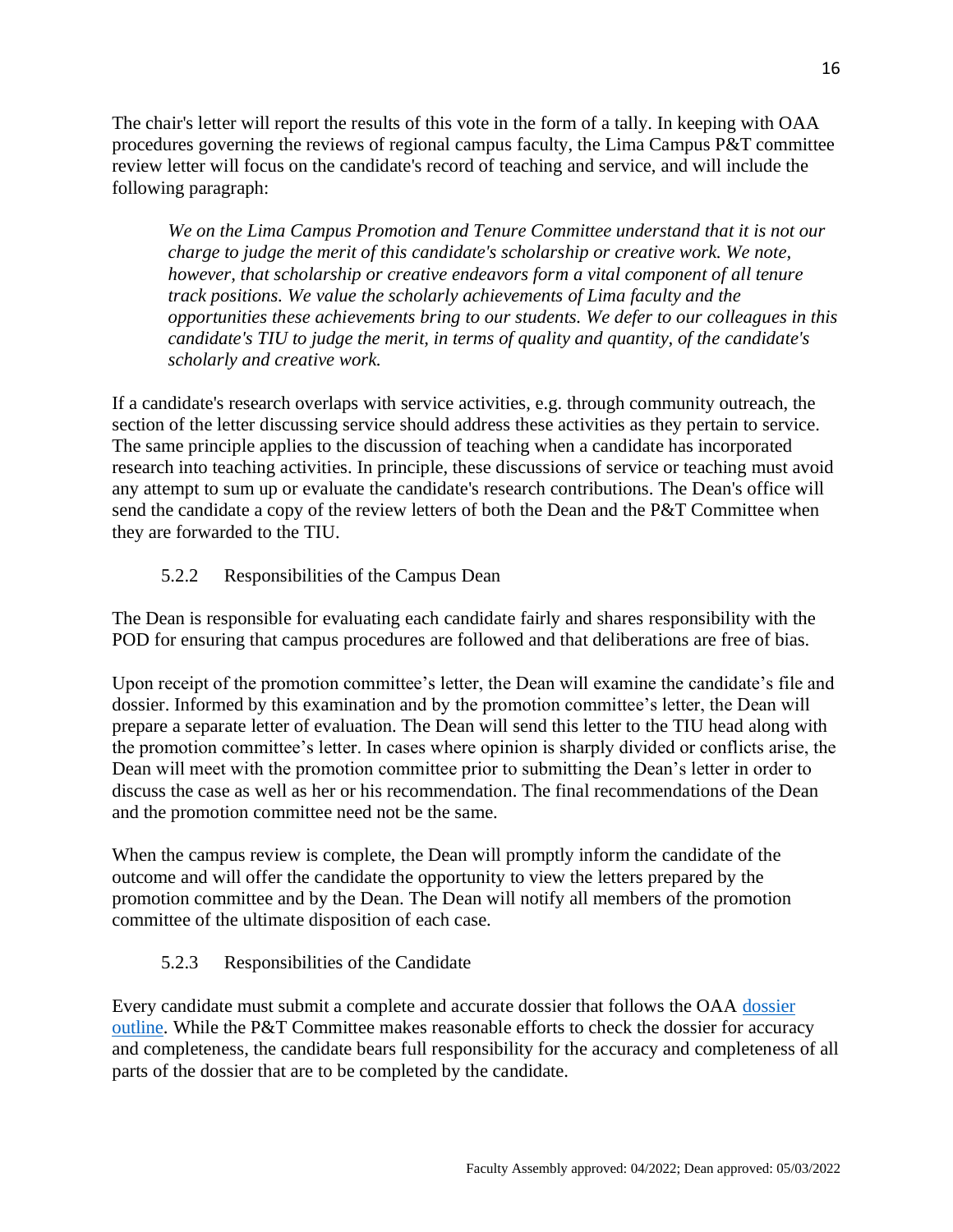The candidate must also submit separate documentation to her or his TIU according to that TIU's policies, including a copy of the APT document under which they wish to be reviewed. Candidates may submit their TIU's current APT document; or, alternatively, they may elect to be reviewed under either (a) the APT document that was in effect on their start date, or (b) the APT document that was in effect on the date of their last promotion, whichever of these two latter documents is the more recent. However, the current APT document must be used if the letter of offer or last promotion, whichever is more recent, was more than 10 years before April 1 of the review year.

The campus review typically excludes the evaluation of scholarship or creative activity. In most situations, the candidate therefore does not submit scholarly or creative publications for the Lima campus review. Yet pedagogical scholarship related to one's teaching at the college level may constitute a teaching contribution. The P&T Committee will consider such publications in its evaluation of the candidate's teaching performance.

## <span id="page-17-0"></span>**6 Appeals of Reviews for Promotion and Tenure**

Faculty Rule [3335-6-05](https://trustees.osu.edu/bylaws-and-rules/3335-6) sets forth general criteria for appeals of negative promotion and tenure decisions. Appeals alleging improper evaluation are described in Faculty Rule [3335-5-05.](https://trustees.osu.edu/bylaws-and-rules/3335-5)

Disagreement with a negative decision is not grounds for appeal. In pursuing an appeal, the faculty member is required to document the failure of one or more parties to the review process to follow written policies and procedures.

#### <span id="page-17-1"></span>**7 Procedures for Student and Peer Evaluation of Teaching**

Use of the Student Evaluation of Instruction (SEI) is required in every course offered on this campus. Handwritten discursive student evaluations may also be used at the discretion of each faculty member if student comments are turned off in the online SEI for that course. Faculty members should choose a day late in the semester when attendance is likely to be high if s/he is going to provide in-class time for students to complete the evaluation using a mobile application and/or distribute handwritten evaluations. The faculty member must leave the classroom during the time allotted for completing the evaluation. The faculty member should reiterate to students that the feedback provided in the evaluations is used both for performance reviews and to provide feedback that can be taken into account in future teaching. If handwritten evaluations are used, faculty members should notify Faculty Services in advance; a student should return all handwritten evaluations to Faculty Services, after which they will be sent to the Dean's office for review before being returned to the faculty member.

## **Lima Peer Evaluation Protocol**

#### **a. Peer Evaluation of Teaching:**

The Associate Dean and the teaching and academic practices (TAP) committee oversee the campus's peer evaluation of teaching process. Classroom-visit protocol includes completing a form approved by the dean/director and/or submitting a narrative evaluation in the form of a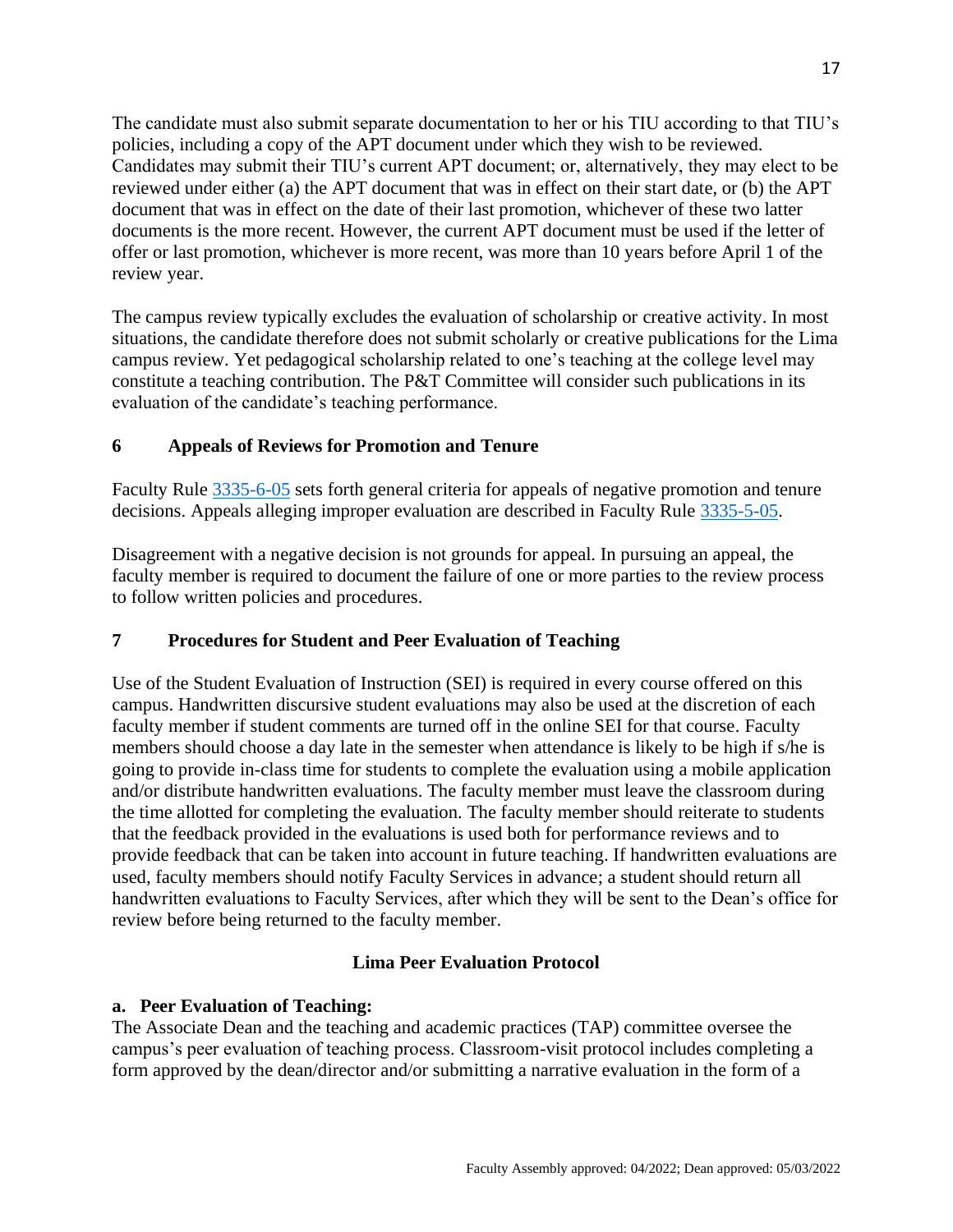letter or memo to the associate dean for academic affairs. The instructor receives a copy of the evaluation from the evaluator.

#### **b. Preparing Peer Evaluators and Conducting the Evaluation:**

Peer evaluations of teaching are comprehensive and may include, in addition to classroom visitation, review of course syllabi, instructional materials, assignments, and exams. Faculty under review should provide peer reviewers with the course syllabus and other materials (classroom exercises, activities, etc.,) well in advance of the classroom visit or visits. They could also provide reviewers with a list of preferred visitation dates. In addition to preparing a written report for the faculty member's file, the reviewer might offer to meet with the faculty member following the classroom visitation for a more informal consultation about their teaching effectiveness. Although there is no requirement that a peer reviewer must be of higher rank than the faculty member being reviewed, the campus will attempt to follow such a model to the extent possible. Faculty members should consult the OAA [Policies and Procedures Handbook](https://oaa.osu.edu/policies-and-procedures-handbook) and be in regular contact with their TIU and Lima campus administration to learn preferences regarding the frequency of teaching evaluations and from whom (e.g., evaluators within the TIU, from other regional campuses, or from the Lima campus). The TAP will help in securing evaluators as well. Securing evaluations from a range of evaluators across different campuses is preferred but may not always be practical.

Written reports of peer evaluation of teaching may focus not only on classroom performance (e.g., SEI criteria) but also on curricular choices, implicit and explicit goals of instruction, quality and effectiveness of testing tools, and engagement with current disciplinary knowledge. Written reports should be completed by the end of the semester of review and submitted to the associate dean for academic affairs, copied to the faculty member. The faculty member may provide written comments on this report and the peer reviewer may respond in writing to those comments if he or she wishes. All such comments are appended to the report for inclusion in the faculty member's promotion and tenure dossier, unless the faculty member requests the comments be excluded.

#### **c. Additional Peer Evaluations of Teaching:**

Faculty may receive more reviews if required by the TIU, and the TIU is responsible for arranging any reviews that it requires beyond those conducted by the Lima campus. The dean/director may arrange a peer evaluation of the teaching of any faculty member whom the dean/director judges would benefit from review. Typically, such reviews are in response to low or declining student evaluations or other evidence of the need for providing assistance to improve teaching.

Any faculty member may request additional peer evaluation of teaching. Evaluations conducted at the request of the faculty member are considered formative only. The dean/director is informed that the review took place, but the report is given only to the faculty member who requested the review. Faculty seeking formative reviews should also seek the services of the [Michael V. Drake Institute for Teaching and Learning.](https://drakeinstitute.osu.edu/)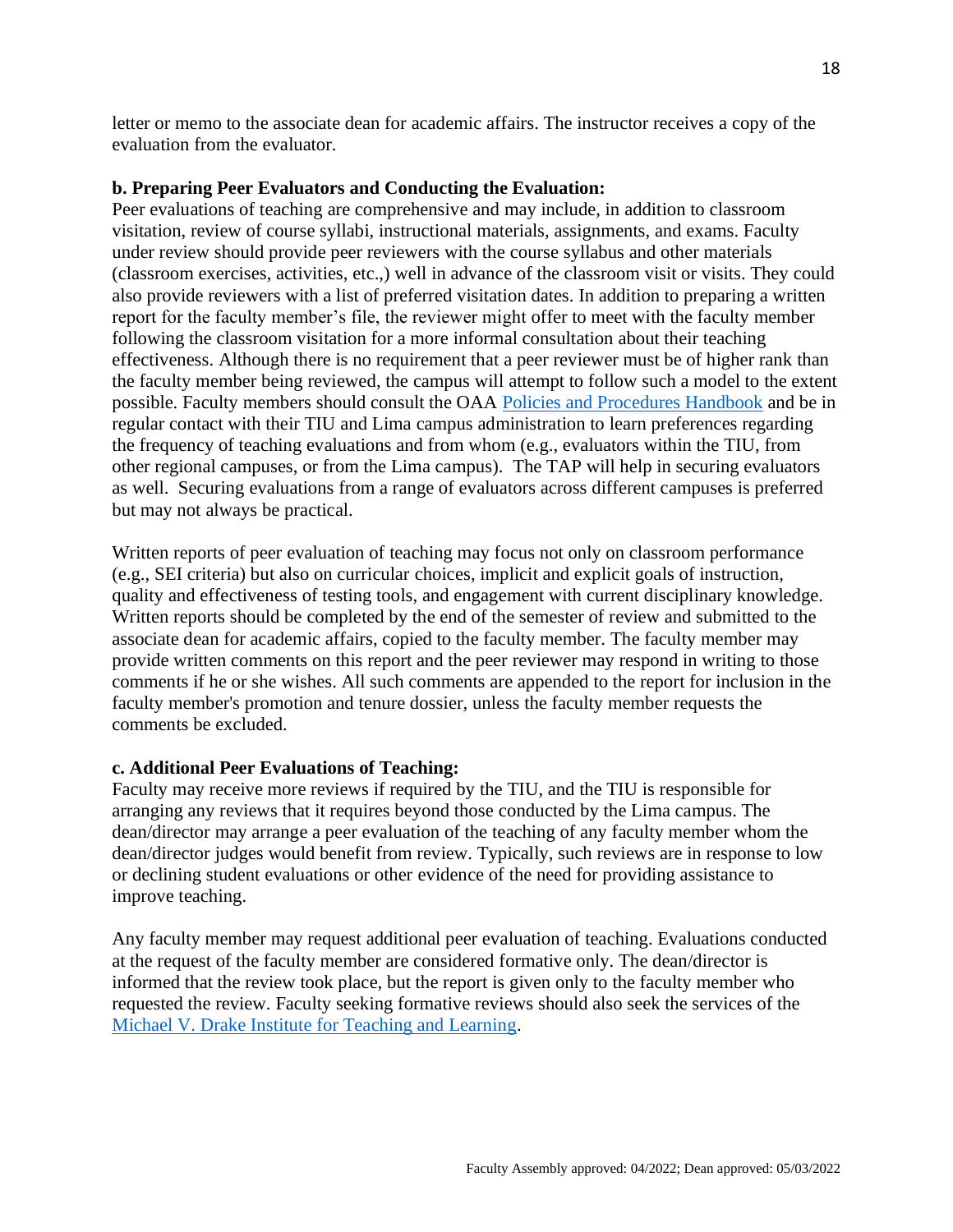### <span id="page-19-0"></span>**8 Appendix: American Association of University Professors Statement on Professional Ethics**

*The statement that follows was originally adopted in 1966. Revisions were made and approved by the Association's Council in 1987 and 2009.* 

#### <span id="page-19-1"></span>8.1 Introduction

From its inception, the American Association of University Professors has recognized that membership in the academic profession carries with it special responsibilities. The Association has consistently affirmed these responsibilities in major policy statements, providing guidance to professors in such matters as their utterances as citizens, the exercise of their responsibilities to students and colleagues, and their conduct when resigning from an institution or when undertaking sponsored research. The *Statement on Professional Ethics* that follows sets forth those general standards that serve as a reminder of the variety of responsibilities assumed by all members of the profession.

In the enforcement of ethical standards, the academic profession differs from those of law and medicine, whose associations act to ensure the integrity of members engaged in private practice. In the academic profession the individual institution of higher learning provides this assurance and so should normally handle questions concerning propriety of conduct within its own framework by reference to a faculty group. The Association supports such local action and stands ready, through the general secretary and the Committee on Professional Ethics, to counsel with members of the academic community concerning questions of professional ethics and to inquire into complaints when local consideration is impossible or inappropriate. If the alleged offense is deemed sufficiently serious to raise the possibility of adverse action, the procedures should be in accordance with the 1940 *Statement of Principles on Academic Freedom and Tenure,* the 1958 *Statement on Procedural Standards in Faculty Dismissal Proceedings,* or the applicable provisions of the Association's *Recommended Institutional Regulations on Academic Freedom and Tenure.* 

#### <span id="page-19-2"></span>8.2 The Statement

1. Professors, guided by a deep conviction of the worth and dignity of the advancement of knowledge, recognize the special responsibilities placed upon them. Their primary responsibility to their subject is to seek and to state the truth as they see it. To this end professors devote their energies to developing and improving their scholarly competence. They accept the obligation to exercise critical self-discipline and judgment in using, extending, and transmitting knowledge. They practice intellectual honesty. Although professors may follow subsidiary interests, these interests must never seriously hamper or compromise their freedom of inquiry.

2. As teachers, professors encourage the free pursuit of learning in their students. They hold before them the best scholarly and ethical standards of their discipline. Professors demonstrate respect for students as individuals and adhere to their proper roles as intellectual guides and counselors. Professors make every reasonable effort to foster honest academic conduct and to ensure that their evaluations of students reflect each student's true merit. They respect the